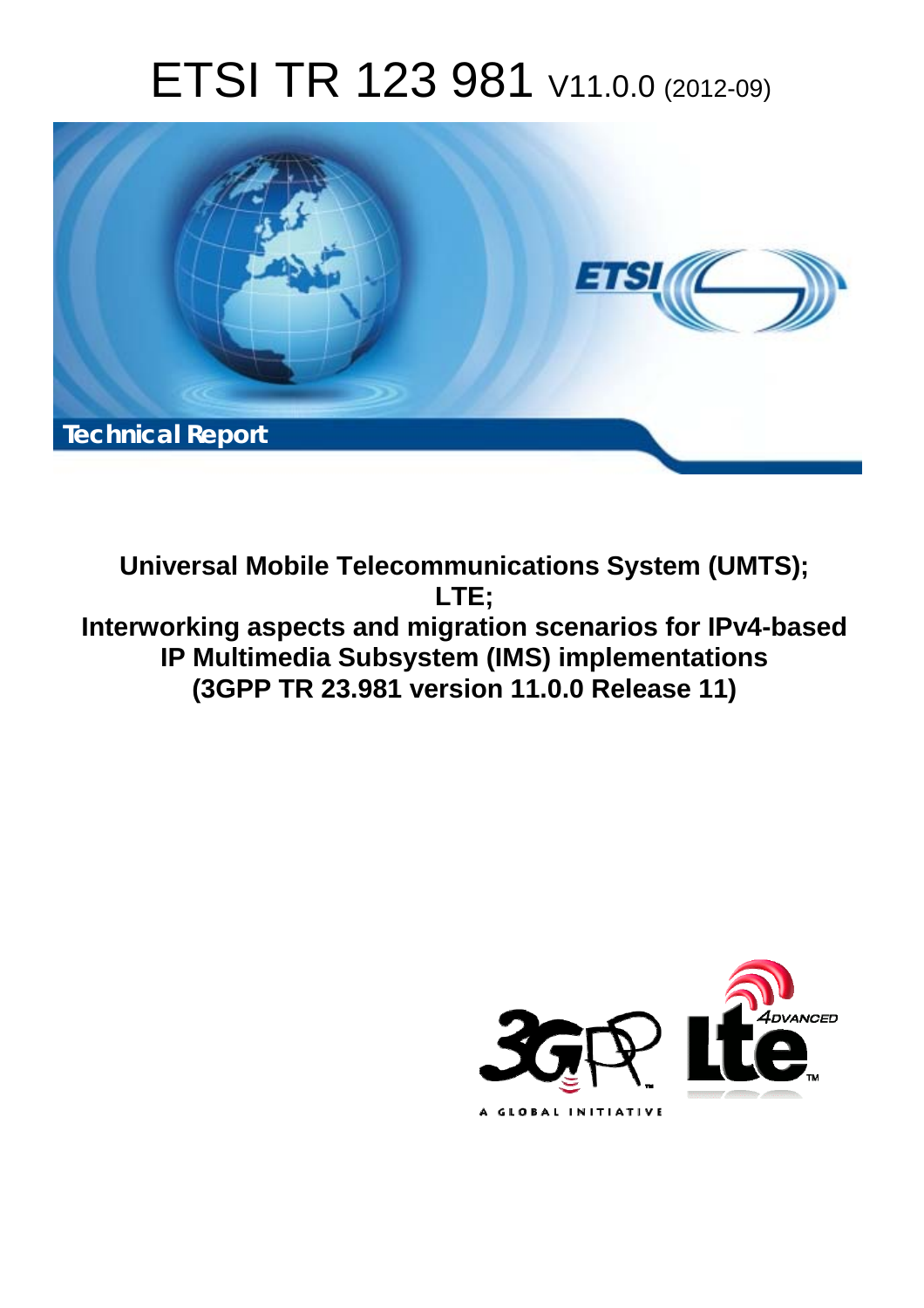Reference RTR/TSGS-0223981vb00

> Keywords LTE,UMTS

#### *ETSI*

#### 650 Route des Lucioles F-06921 Sophia Antipolis Cedex - FRANCE

Tel.: +33 4 92 94 42 00 Fax: +33 4 93 65 47 16

Siret N° 348 623 562 00017 - NAF 742 C Association à but non lucratif enregistrée à la Sous-Préfecture de Grasse (06) N° 7803/88

#### *Important notice*

Individual copies of the present document can be downloaded from: [http://www.etsi.org](http://www.etsi.org/)

The present document may be made available in more than one electronic version or in print. In any case of existing or perceived difference in contents between such versions, the reference version is the Portable Document Format (PDF). In case of dispute, the reference shall be the printing on ETSI printers of the PDF version kept on a specific network drive within ETSI Secretariat.

Users of the present document should be aware that the document may be subject to revision or change of status. Information on the current status of this and other ETSI documents is available at <http://portal.etsi.org/tb/status/status.asp>

If you find errors in the present document, please send your comment to one of the following services: [http://portal.etsi.org/chaircor/ETSI\\_support.asp](http://portal.etsi.org/chaircor/ETSI_support.asp)

#### *Copyright Notification*

No part may be reproduced except as authorized by written permission. The copyright and the foregoing restriction extend to reproduction in all media.

> © European Telecommunications Standards Institute 2012. All rights reserved.

DECT<sup>™</sup>, PLUGTESTS<sup>™</sup>, UMTS<sup>™</sup> and the ETSI logo are Trade Marks of ETSI registered for the benefit of its Members. **3GPP**TM and **LTE**™ are Trade Marks of ETSI registered for the benefit of its Members and of the 3GPP Organizational Partners.

**GSM**® and the GSM logo are Trade Marks registered and owned by the GSM Association.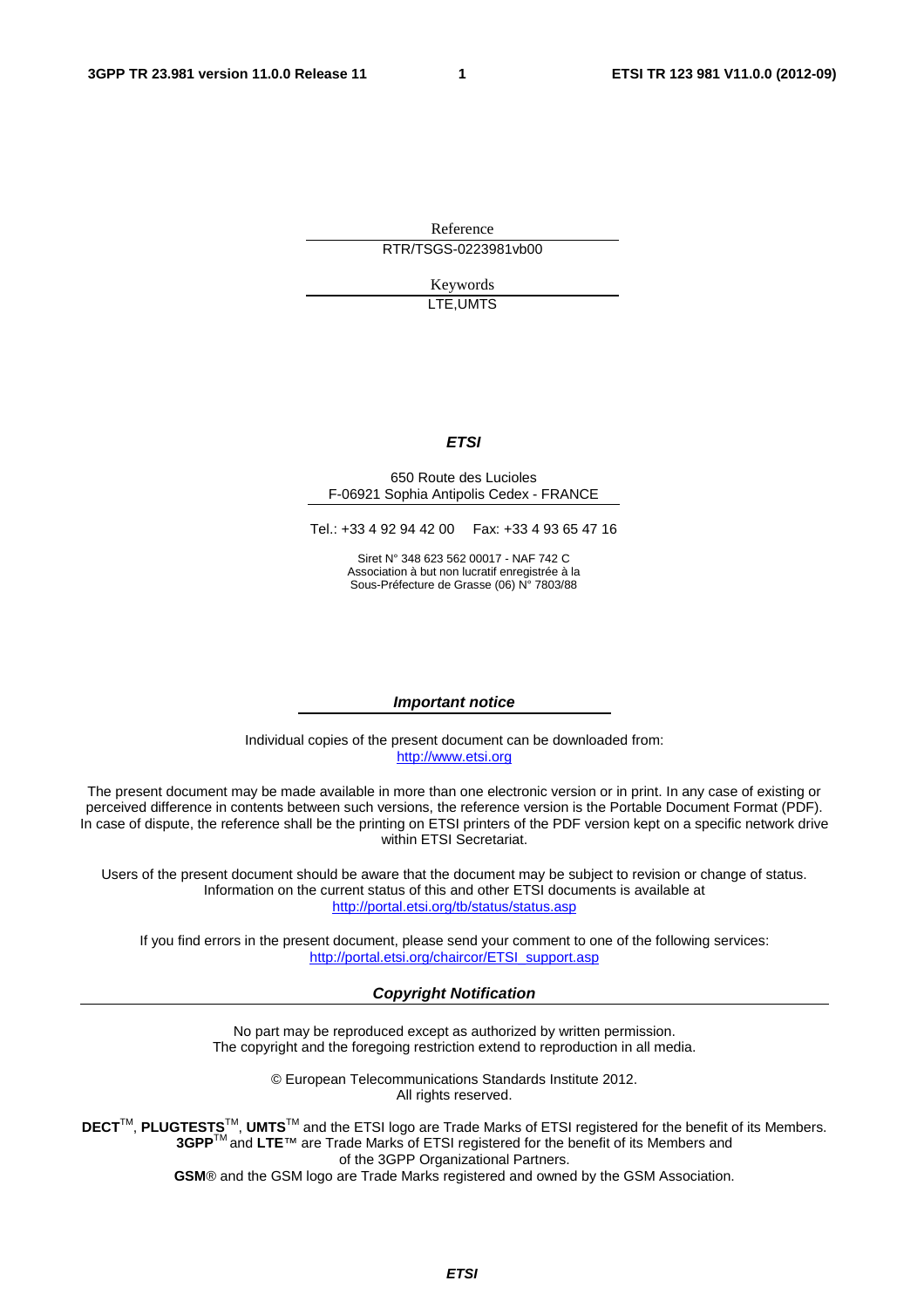# Intellectual Property Rights

IPRs essential or potentially essential to the present document may have been declared to ETSI. The information pertaining to these essential IPRs, if any, is publicly available for **ETSI members and non-members**, and can be found in ETSI SR 000 314: *"Intellectual Property Rights (IPRs); Essential, or potentially Essential, IPRs notified to ETSI in respect of ETSI standards"*, which is available from the ETSI Secretariat. Latest updates are available on the ETSI Web server [\(http://ipr.etsi.org](http://webapp.etsi.org/IPR/home.asp)).

Pursuant to the ETSI IPR Policy, no investigation, including IPR searches, has been carried out by ETSI. No guarantee can be given as to the existence of other IPRs not referenced in ETSI SR 000 314 (or the updates on the ETSI Web server) which are, or may be, or may become, essential to the present document.

# Foreword

This Technical Report (TR) has been produced by ETSI 3rd Generation Partnership Project (3GPP).

The present document may refer to technical specifications or reports using their 3GPP identities, UMTS identities or GSM identities. These should be interpreted as being references to the corresponding ETSI deliverables.

The cross reference between GSM, UMTS, 3GPP and ETSI identities can be found under <http://webapp.etsi.org/key/queryform.asp>.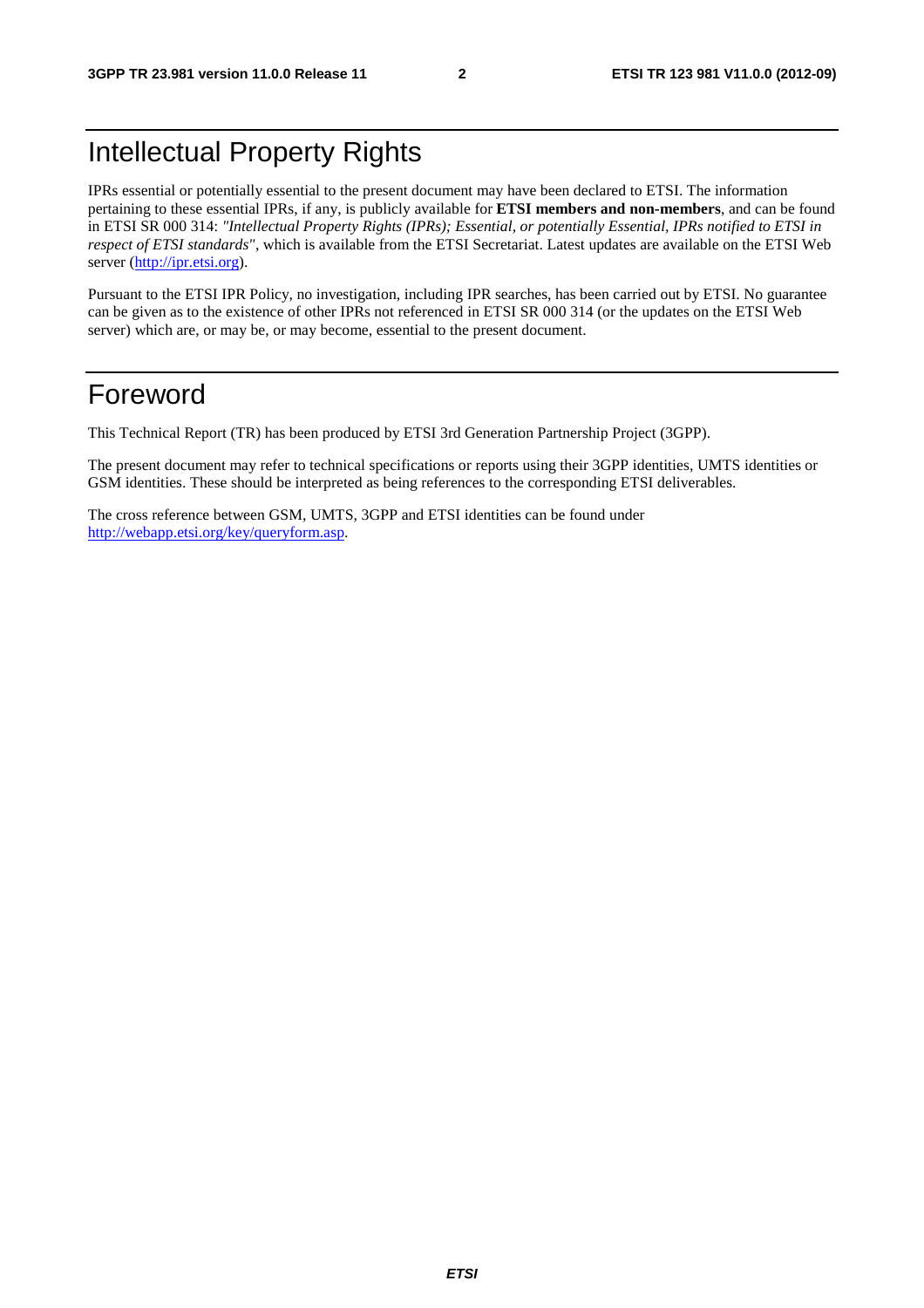$\mathbf{3}$ 

# Contents

| 1       |  |  |  |  |  |  |
|---------|--|--|--|--|--|--|
| 2       |  |  |  |  |  |  |
| 3       |  |  |  |  |  |  |
| 3.1     |  |  |  |  |  |  |
| 3.2     |  |  |  |  |  |  |
| 3.3     |  |  |  |  |  |  |
| 4       |  |  |  |  |  |  |
| 4.1     |  |  |  |  |  |  |
| 4.2     |  |  |  |  |  |  |
| 4.2.1   |  |  |  |  |  |  |
| 4.2.2   |  |  |  |  |  |  |
|         |  |  |  |  |  |  |
| 5       |  |  |  |  |  |  |
| 5.1     |  |  |  |  |  |  |
| 5.2     |  |  |  |  |  |  |
| 5.2.1   |  |  |  |  |  |  |
| 5.2.2   |  |  |  |  |  |  |
| 5.2.2.1 |  |  |  |  |  |  |
| 5.2.2.2 |  |  |  |  |  |  |
| 5.2.2.3 |  |  |  |  |  |  |
| 5.2.3   |  |  |  |  |  |  |
| 5.2.4   |  |  |  |  |  |  |
| 5.2.4.1 |  |  |  |  |  |  |
| 5.2.4.2 |  |  |  |  |  |  |
| 5.3     |  |  |  |  |  |  |
| 5.3.1   |  |  |  |  |  |  |
| 5.3.1.1 |  |  |  |  |  |  |
| 5.3.1.2 |  |  |  |  |  |  |
| 5.3.2   |  |  |  |  |  |  |
| 5.3.3   |  |  |  |  |  |  |
| 5.3.3.1 |  |  |  |  |  |  |
| 5.3.3.2 |  |  |  |  |  |  |
| 5.3.3.3 |  |  |  |  |  |  |
| 5.3.4   |  |  |  |  |  |  |
| 5.3.4.1 |  |  |  |  |  |  |
| 5.3.4.2 |  |  |  |  |  |  |
| 5.3.4.3 |  |  |  |  |  |  |
| 5.3.4.4 |  |  |  |  |  |  |
| 5.3.4.5 |  |  |  |  |  |  |
| 5.3.5   |  |  |  |  |  |  |
| 5.3.5.1 |  |  |  |  |  |  |
| 5.3.5.2 |  |  |  |  |  |  |
| 5.3.6   |  |  |  |  |  |  |
| 5.3.7   |  |  |  |  |  |  |
| 5.3.7.1 |  |  |  |  |  |  |
| 5.3.7.2 |  |  |  |  |  |  |
| 5.3.7.3 |  |  |  |  |  |  |
| 5.4     |  |  |  |  |  |  |
| 5.4.1   |  |  |  |  |  |  |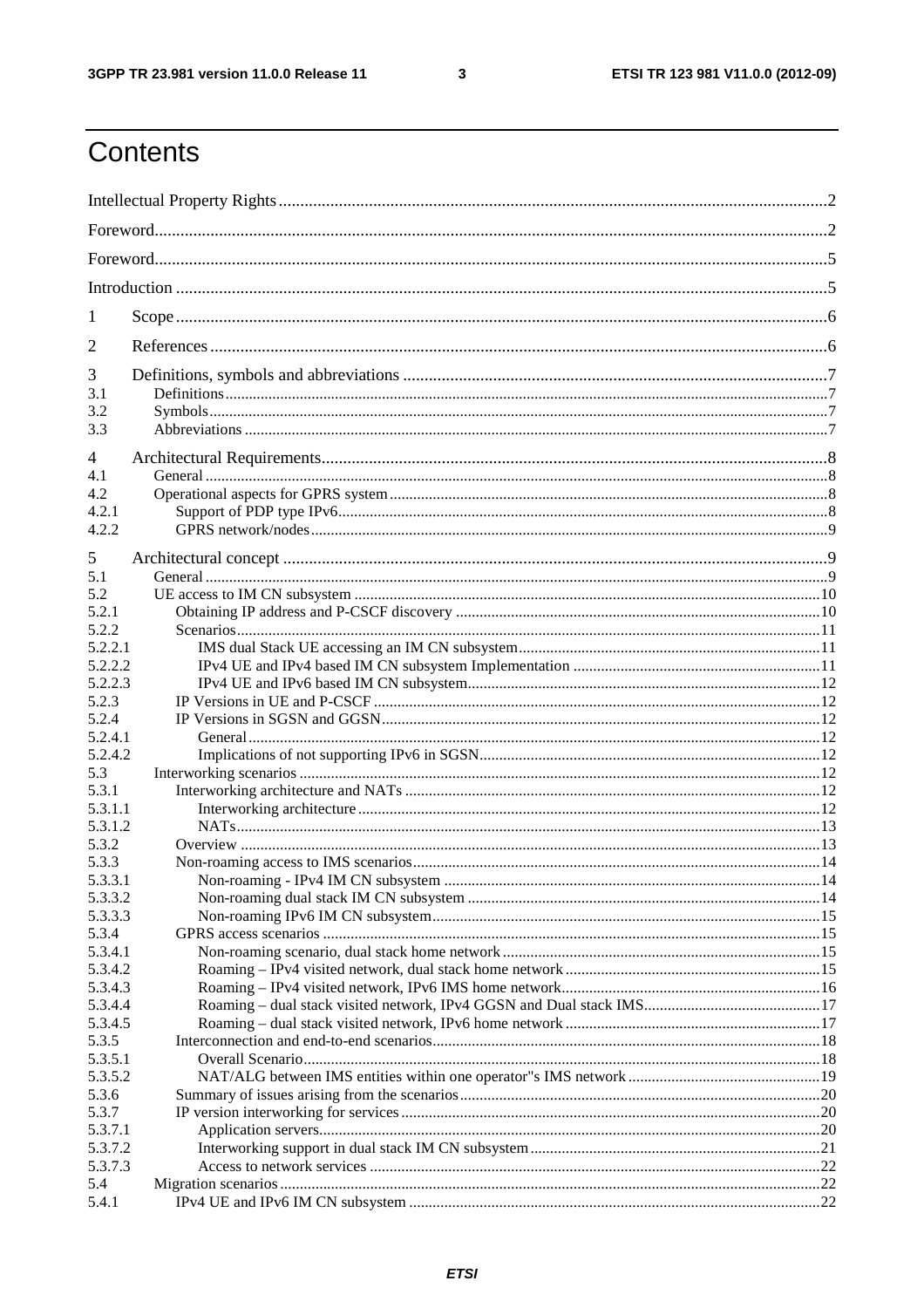| 5.4.2           |  |
|-----------------|--|
| 5.4.3           |  |
| 5.4.3.1         |  |
| 5.4.3.2         |  |
| 5.4.3.3         |  |
| 5.4.4           |  |
| 6               |  |
| Annex A:        |  |
| A.1             |  |
| A.1.1           |  |
| A.1.2           |  |
| A.1.3           |  |
| A.1.4           |  |
| A.2             |  |
| A.2.1           |  |
| A.2.2           |  |
| A.2.3           |  |
| A.2.4           |  |
| A.2.5           |  |
| <b>Annex B:</b> |  |
|                 |  |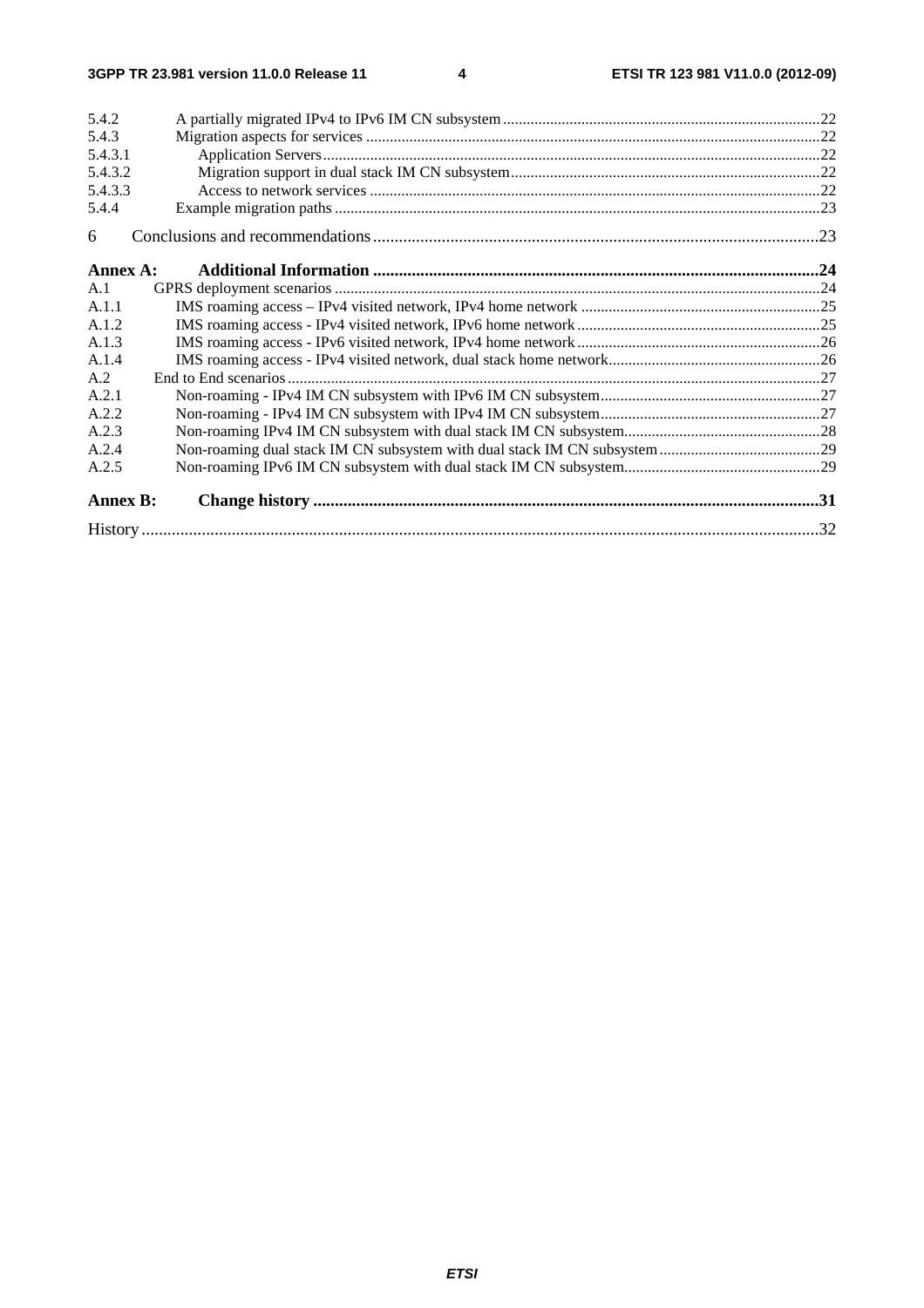# Foreword

This Technical Report has been produced by the 3rd Generation Partnership Project (3GPP).

The contents of the present document are subject to continuing work within the TSG and may change following formal TSG approval. Should the TSG modify the contents of the present document, it will be re-released by the TSG with an identifying change of release date and an increase in version number as follows:

Version x.y.z

where:

- x the first digit:
	- 1 presented to TSG for information;
	- 2 presented to TSG for approval;
	- 3 or greater indicates TSG approved document under change control.
- y the second digit is incremented for all changes of substance, i.e. technical enhancements, corrections, updates, etc.
- z the third digit is incremented when editorial only changes have been incorporated in the document.

# Introduction

3GPP specifications design the IMS to use exclusively IPv6, however early IMS implementations and deployments may use IPv4, as specified in clause 5.1 of TS 23.221 [3]. Therefore it is understood that there will exist IPv4 based IMS implementations, namely initial IMS implementations and IMS implementations based on 3GPP2 specifications. This is the motivation to study interworking and migration scenarios related to IPv4 based IMS implementations.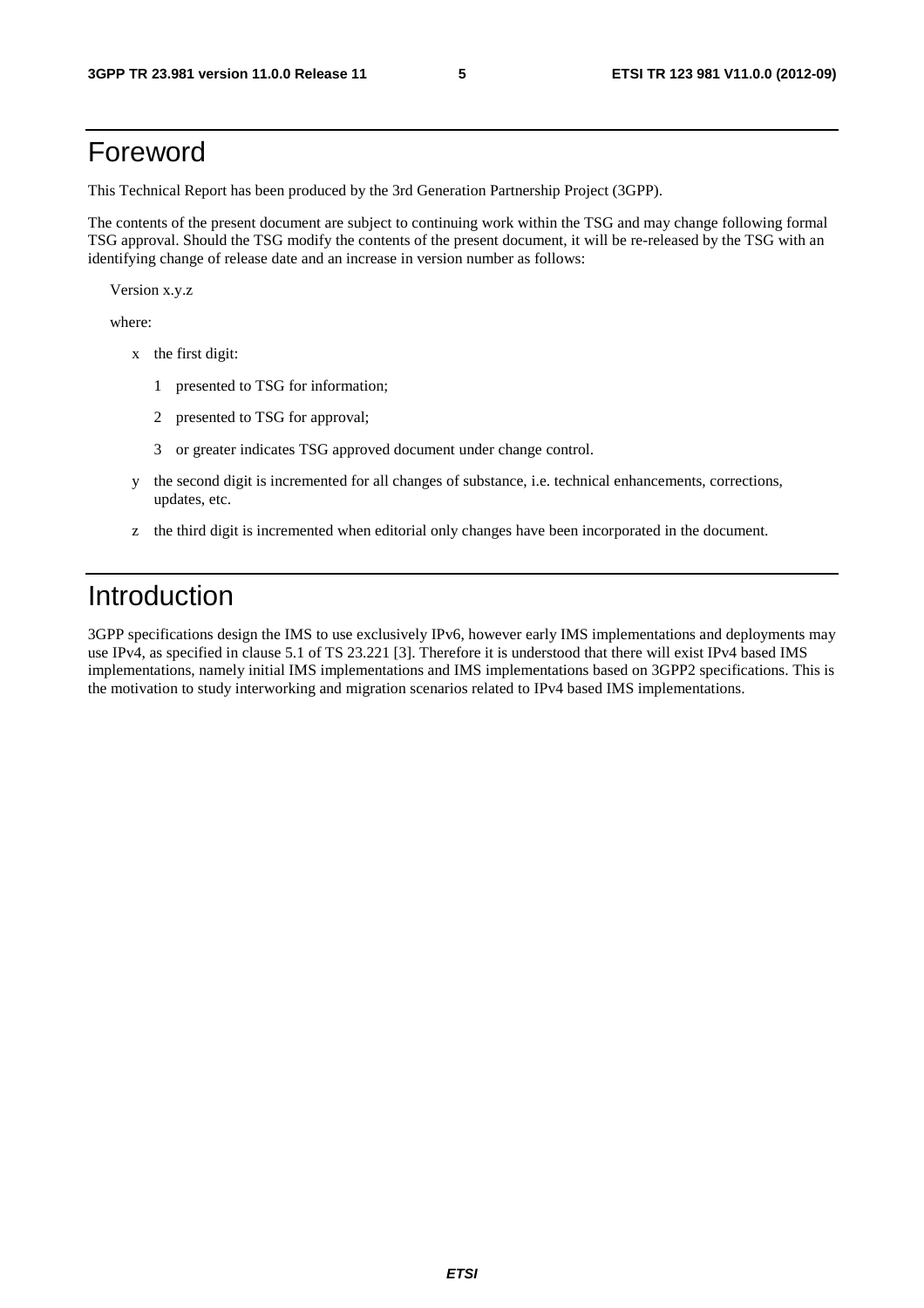# 1 Scope

The present document studies study interworking and migration scenarios related to IPv4 based IMS implementations. The study provides guidelines for operators and vendors on interworking aspects of IPv4 based IMS implementations, and provides guidelines on migrating to 3GPP IMS using IPv6.

# 2 References

The following documents contain provisions which, through reference in this text, constitute provisions of the present document.

- References are either specific (identified by date of publication, edition number, version number, etc.) or non-specific.
- For a specific reference, subsequent revisions do not apply.
- For a non-specific reference, the latest version applies. In the case of a reference to a 3GPP document (including a GSM document), a non-specific reference implicitly refers to the latest version of that document *in the same Release as the present document*.
- [1] 3GPP TR 41.001: "GSM Release specifications".
- [2] 3GPP TS 21.905: "Vocabulary for 3GPP Specifications".
- [3] 3GPP TS 23.221: "Architectural Requirements".
- [4] 3GPP TS 23.228: "IP Multimedia (IM) Subsystem Stage 2".
- [5] 3GPP TS 23.141: "Presence Service; Architecture and Functional Description".
- [6] 3GPP TS 23.060: "General Packet Radio Service (GPRS); Service description; Stage 2".
- [7] 3GPP TS 33.203: "3G security; Access security for IP-based services".
- [7a] 3GPP TS 23.002: "Network Architecture".
- [8] draft-ietf-ngtrans-isatap-21.txt (April 2004): "Intra-Site Automatic Tunnel Addressing Protocol (ISATAP)", work in progress.

Editor's note: The above document cannot be formally referenced until it is published as an RFC.

- [9] 3GPP TS 24.008: "Mobile radio interface Layer 3 specification; Core network protocols; Stage 3".
- [10] RFC 2373: "IP Version 6 Addressing Architecture".
- [11] OMA Device Management 1.1.2.
- [12] OMA Client Provisioning 1.1.
- [13] 3GPP TS 24.167: "3GPP IMS Management Objects (MO); Stage 3".
- [14] 3GPP TS 27.060: "Mobile Station (MS) supporting Packet Switched Services".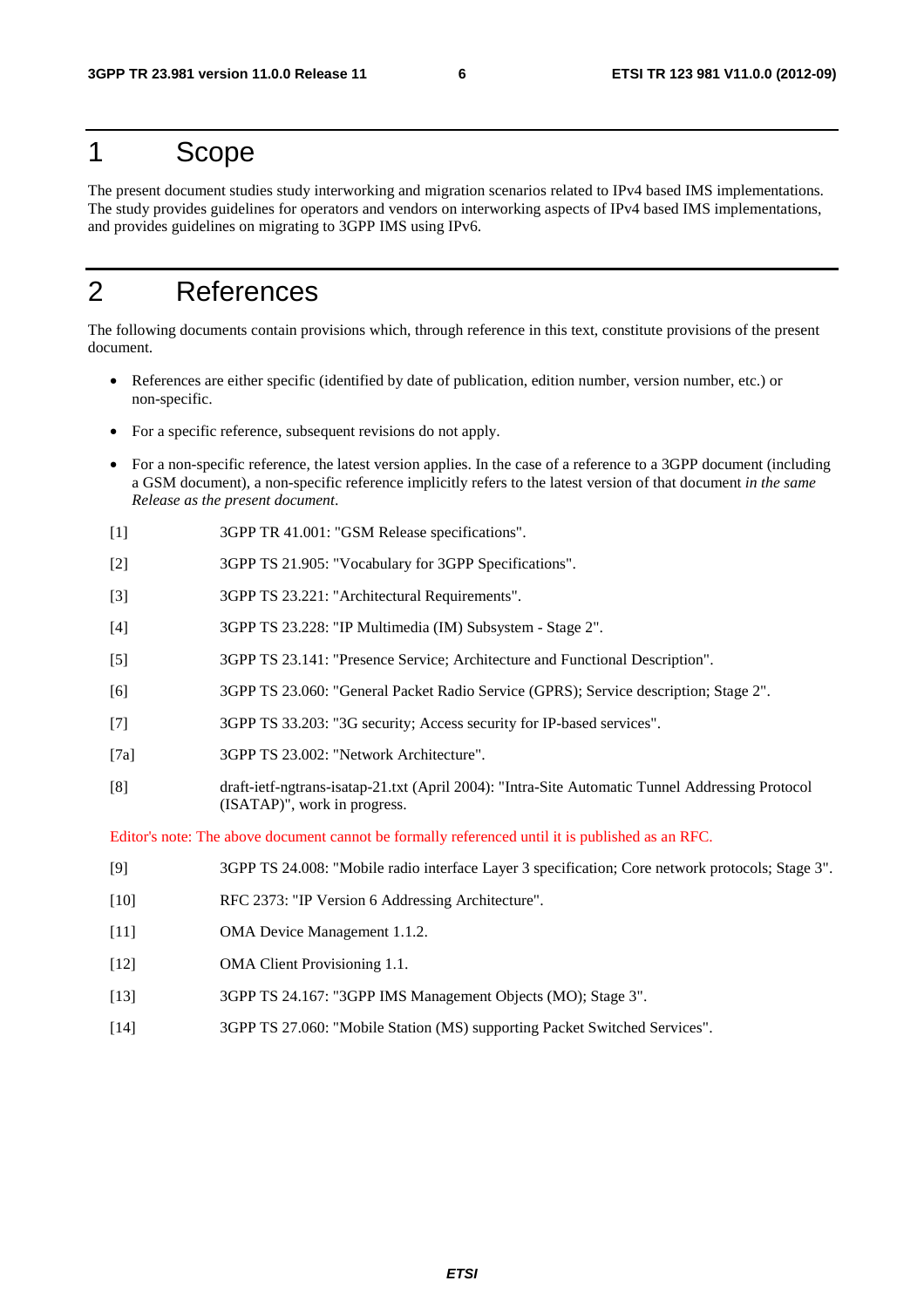# 3 Definitions, symbols and abbreviations

# 3.1 Definitions

For the purposes of the present document, the terms and definitions given in TS 21.905 [2] and the following apply.

**Dual stack IM CN subsystem:** For the purpose of this technical report, a dual stack IM CN subsystem is an IM CN subsystem implementation in which all network entities support IPv4 and IPv6 for IMS communication. It is an IM CN subsystem implementation that supports both IPv6 as per 3GPP Release 5 or later standards, and an IPv4 IM CN subsystem.

**IPv4 based IM CN subsystem implementation, IPv4 IM CN subsystem**: For the purpose of this technical report, an IPv4 based IM CN subsystem implementation (or short: IPv4 IM CN subsystem) means an IM CN subsystem implementation, which is based on 3GPP Release 5 or later standards, but uses IPv4 rather than IPv6.

**IPv4 based UE implementation, IPv4 UE**: For the purpose of this technical report, an IPv4 based UE implementation (or short: IPv4 UE) means a UE implementation, which is based on 3GPP Release 5 or later IMS standards, but uses IPv4 rather than IPv6 to access an IM CN subsystem.

**IPv6 based IM CN subsystem implementation, IPv6 IM CN subsystem**: For the purpose of this technical report, an IPv6 based IM CN subsystem implementation (or short: IPv6 IM CN subsystem) means the IM CN subsystem implementation according to 3GPP Release 5 or later standards that uses IPv6.

**IPv6 UE**: For the purpose of this technical report, an IPv6 UE means a UE implementation, which is based on 3GPP Release 5 or later IMS standards and uses only IPv6 to access IM CN subsystem even though the IP stack in the UE as such may be a dual IPv4 and IPv6 stack.

**IMS dual stack UE**: For the purpose of this technical report, an IMS dual stack UE means a UE implementation, which is based on 3GPP Release 5 or later IMS standards, but in addition to IPv6 can use IPv4 to access an IPv4 IM CN subsystem.

# 3.2 Symbols

For the purposes of the present document, the following symbols apply:

| Gi        | Reference point between GPRS and a packet data network. |
|-----------|---------------------------------------------------------|
| <b>Gm</b> | Reference Point between a UE and a P-CSCF.              |
| <b>Gn</b> | Interface between two GSNs within the same PLMN.        |
| Mb        | Reference point to network services.                    |

# 3.3 Abbreviations

For the purposes of the present document, the following abbreviations apply:

| ALG           | <b>Application Level Gateway</b>           |
|---------------|--------------------------------------------|
| <b>CN</b>     | Core Network                               |
| <b>CSCF</b>   | Call/Session Control Function              |
| <b>DHCP</b>   | <b>Dynamic Host Configuration Protocol</b> |
| <b>DNS</b>    | Domain Name System                         |
| <b>GGSN</b>   | Gateway GPRS Support Node                  |
| <b>GPRS</b>   | General Packet Radio Service               |
| <b>GSN</b>    | <b>GPRS</b> Support Note                   |
| I-CSCF        | <b>Interrogating CSCF</b>                  |
| <b>IM</b>     | IP Multimedia                              |
| <b>IMS</b>    | IP Multimedia Subsystem                    |
| <b>IM-MGW</b> | IP Multimedia – Media GateWay              |
| <b>IP</b>     | Internet Protocol                          |
| <b>IPSec</b>  | IP Security protocol                       |
| <b>MRFP</b>   | Multimedia Resource Function Processor     |
| <b>NAT</b>    | <b>Network Address Translation</b>         |
|               |                                            |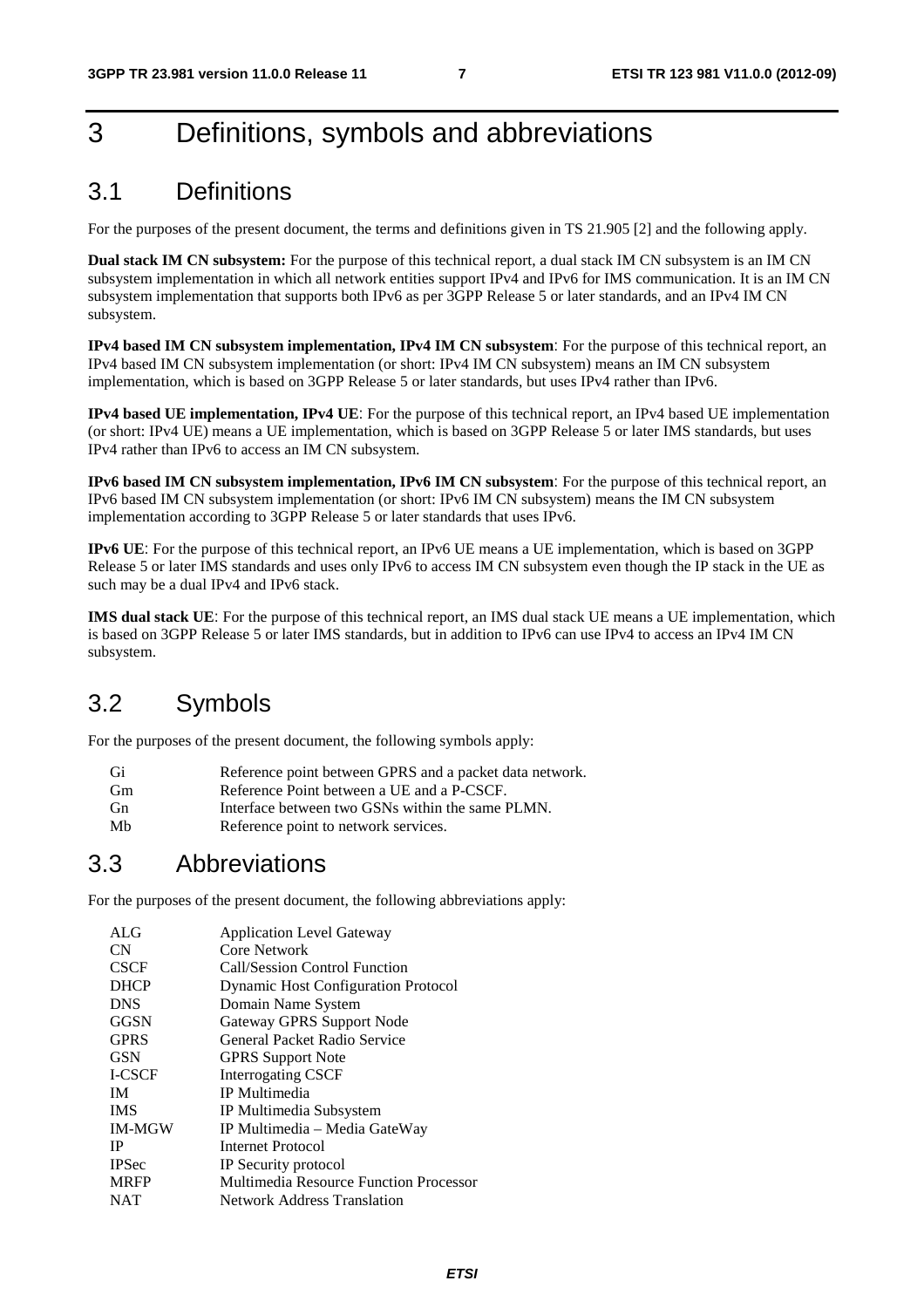| $NA(P)T-PT$ | Network Address (Port-Multiplexing) Translation-Protocol Translation |
|-------------|----------------------------------------------------------------------|
| <b>OMA</b>  | Open Mobile Alliance                                                 |
| <b>OTA</b>  | Over the Air Activation                                              |
| <b>PCO</b>  | <b>Protocol Configuration Options</b>                                |
| P-CSCF      | Proxy-CSCF                                                           |
| <b>PDP</b>  | Packet Data Protocol                                                 |
| QoS         | <b>Quality of Service</b>                                            |
| S-CSCF      | Serving-CSCF                                                         |
| SGSN        | Serving GPRS Support Node                                            |
| <b>SIP</b>  | <b>Session Initiation Protocol</b>                                   |
| <b>SMS</b>  | <b>Short Message Service</b>                                         |
| <b>TrGW</b> | <b>Transition Gateway</b>                                            |
| UE          | User Equipment                                                       |
|             |                                                                      |

# 4 Architectural Requirements

# 4.1 General

An IMS dual stack UE shall be able to determine whether to use IPv4 or IPv6 when accessing the IMS.

A dual stack IMS shall be able to determine whether to use IPv4 or IPv6.

IMS security shall be possible for both IPv4 and IPv6 IMS networks and UEs accessing these networks.

SIP Compression shall be possible for both IPv4 and IPv6 IMS networks and UEs accessing these networks.

P-CSCF discovery mechanisms shall be possible for both IPv4 and IPv6 IMS networks and UEs accessing these networks.

An IPv4 IM CN Subsystem shall be able to interwork with an IPv4 IM CN Subsystem.

An IPv4 IM CN Subsystem shall be able to interwork with an IPv6 IM CN Subsystem.

A dual stack IM CN Subsystem shall be able to interwork with an IPv4 IM CN Subsystem.

A dual stack IM CN Subsystem shall be able to interwork with an IPv6 IM CN Subsystem.

A dual stack IM CN Subsystem shall be able to interwork with a dual stack IM CN Subsystem.

A dual stack IM CN Subsystem may support IPv4 UEs.

An IPv4 IM CN Subsystem and a dual stack IM CN Subsystem may support IPv4 private addressing – i.e. the IMS elements shall support the case in which both the IMS network and the user are within (the same) IPv4 private address domain.

The mechanisms described in this TR shall not limit the flexibility with respect to APN usage for IMS.

It is desirable to avoid media tromboning e.g. in case a call traverses a NAT and then is routed back into the same network.

# 4.2 Operational aspects for GPRS system

### 4.2.1 Support of PDP type IPv6

If GPRS Roaming is used, i.e. the GGSN and P-CSCF are in the home network, then the support of IMS using IPv6 requires the support of PDP contexts of PDP type IPv6 in both the visited and the home network.

Clause 5.2.2.3 discusses a possible work-around for the case where this requirement is not met because the visited network does not support PDP type IPv6.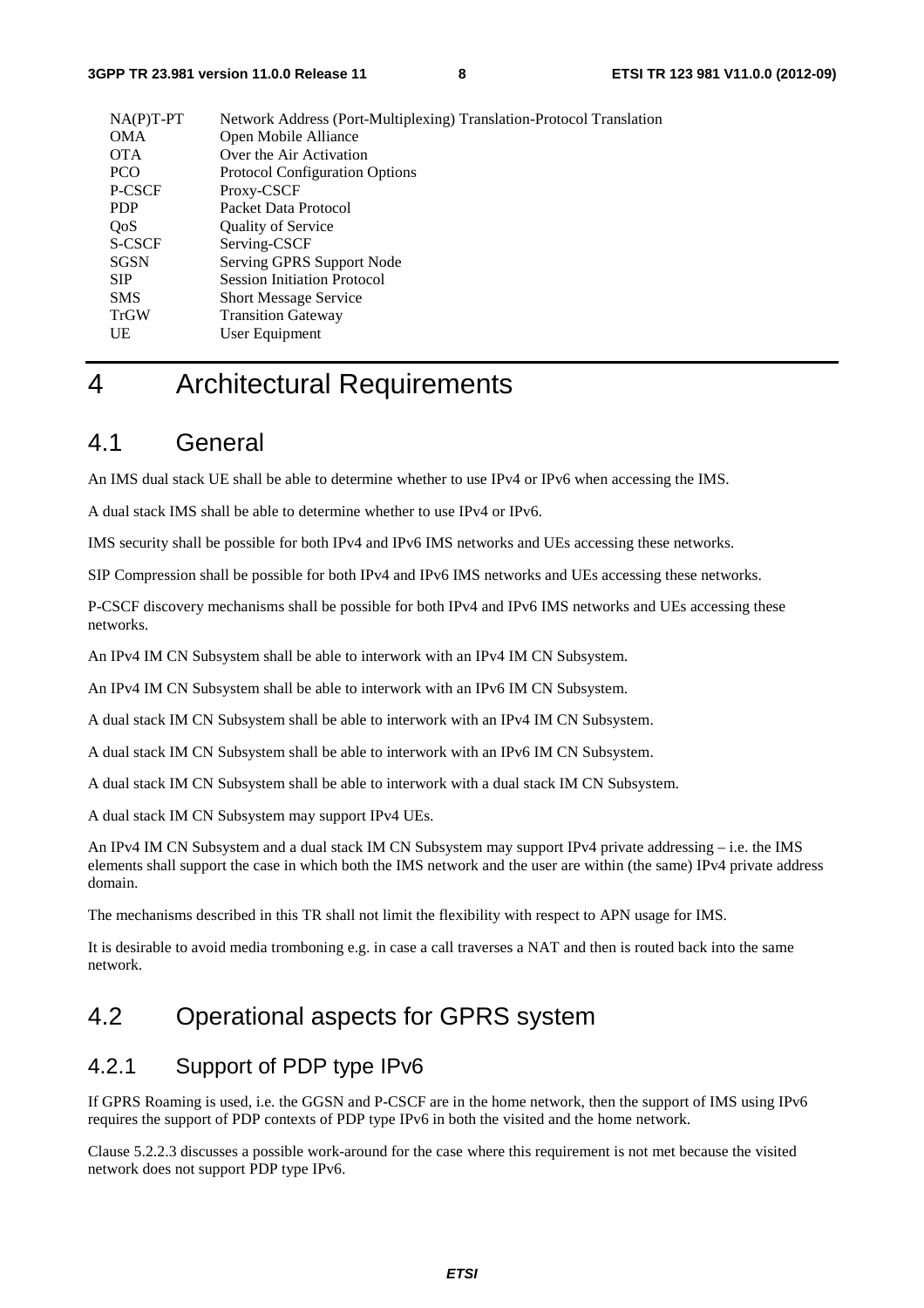### 4.2.2 GPRS network/nodes

Current deployed GPRS systems are known to be IPv4 only. For early IMS deployment using IPv4, it is expected that GPRS systems as early as Release 1999 would be used and it should be possible to run early IPv4 IMS system without requiring upgrades to GPRS and its support system (i.e. DNS, Gi reference etc.). In order to achieve this, certain assumptions must be made on the deployed networks and also some guidelines must be provided on expected impacts on GPRS system to move towards IPv6 IMS deployment.

Levels of migration and interworking aspects are described below:

- The working principle in this TR is that the deployment of IPv6 networks interworking with IPv4 networks on the application layer does not impose any new requirements on the transport layer;
- The most efficient and transparent way of supporting access to IPv6 services over GPRS is to ensure that GGSN is dual stack;
- It is expected that connection scenarios with a change of PDP Type between SGSN and GGSN are not practical deployment cases and as such are not even considered as part of the scenarios analysis as shown in Annex A.
- NOTE 1: A proper SGSN and GGSN configuration and deployment with IPv6 only support is not in any way restricted when considering IPv6 only service environment.
- NOTE 2: When dual stack SGSN/GGSN nodes are considered, the mechanism to interconnect using IPv4, IPv6 or both IP version are dependent on the operator"s interconnect agreement and deployment.

# 5 Architectural concept

# 5.1 General

In order to provide support of early deployment of IPv4 IM CN subsystem, the implications on the terminals, GPRS system, the IM CN subsystem must be considered in the context of the functions provided by IPv6 IMS CN subsystem developed in 3GPP Release 5 and onwards.

In addition, migration towards an IPv6 IM CN subsystem and co-existence of both IPv4 and IPv6 IM CN subsystem and thus interworking among these systems must also be considered using already available mechanism that may/will be used for early deployment scenarios. An IPv4 based IM CN subsystem implementation may need to support interworking with an IPv6 based 3GPP IM CN subsystem.

The 3GPP scope of early IMS implementations using IPv4 shall be primarily focused on considerations regarding the UE-network interface.

For IPv4 based IMS implementations the Mb reference point needs to provide access to IPv4 network services in addition to or instead of IPv6 network services. The relationship to Gi and other aspects of the Mb reference point, as defined in TS 23.002 [7a], remain unchanged.

The following procedures shall be checked for possible impacts regarding the usage of IPv4:

- P-CSCF discovery; It is important to select one single P-CSCF discovery for early IPv4 IMS deployments to make interoperability easier.
- Access security (authentication and integrity protection);
- SIP Compression;
- Service Based Local Policy.

Aside from the P-CSCF address passed as part of the P-CSCF discovery, there are various other IMS entity addresses that are included in the IMS signalling methods. Addresses may be contained in route headers and may be passed in other headers such as to identify the appropriate on-line or off-line charging entities. It is necessary to verify that both IPv4 and IPv6 addresses can be supported. This is necessary to assure that both can be accommodated during the interim as a network evolves from one version to the other such that a flash cut is not required.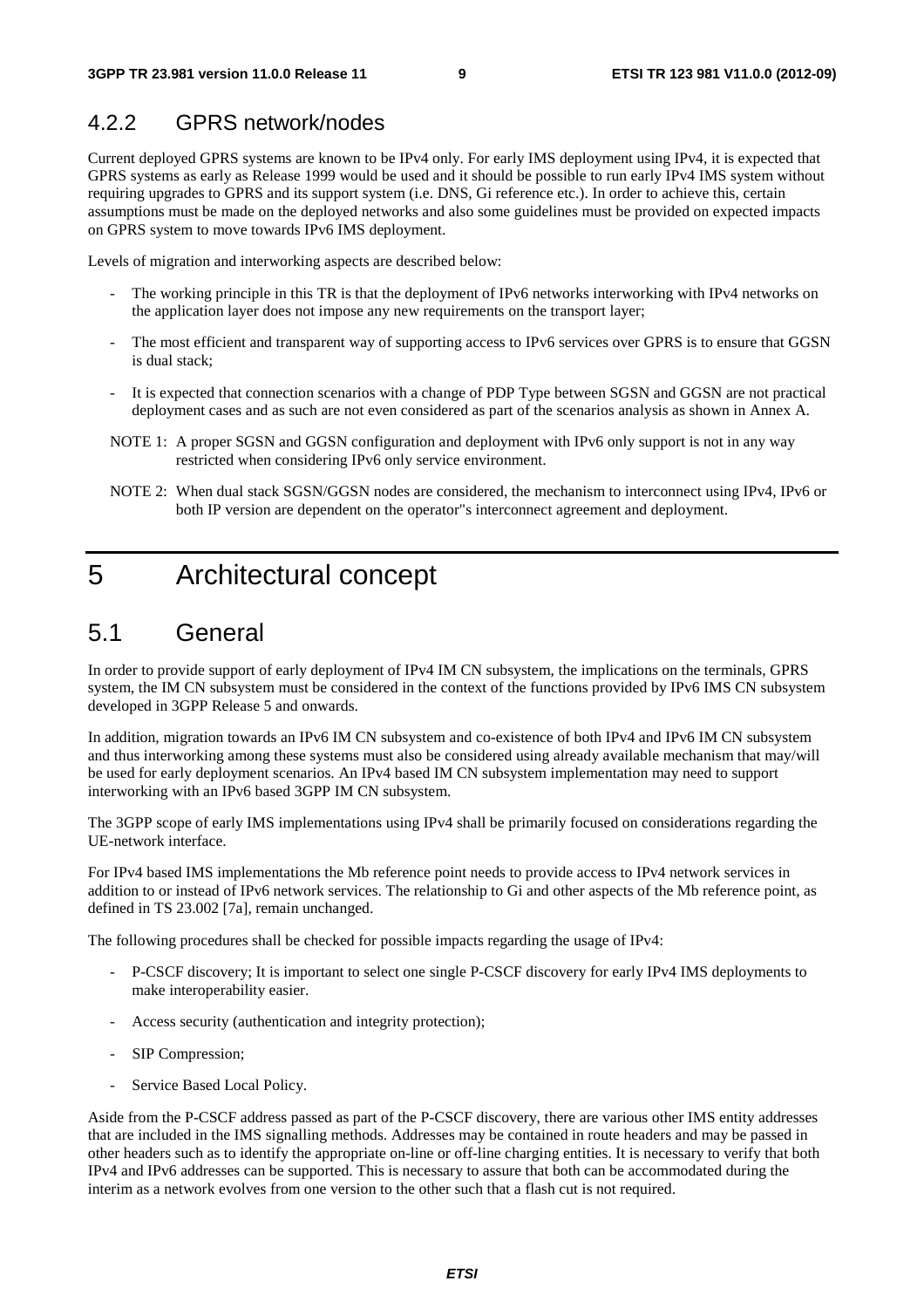# 5.2 UE access to IM CN subsystem

# 5.2.1 Obtaining IP address and P-CSCF discovery

Prior to communication with the IM CN subsystem, the UE:

- a) establishes a connection with the IP-CAN;
- b) obtains an IP address using either the standard IETF protocols (e.g., DHCP) or a protocol that is particular to the IP-CAN technology that the UE is utilising;
- c) acquires a P-CSCF address.

The existing P-CSCF discovery mechanism are either IPv6 specific or use Release 5 or later GPRS. For an IPv4 based IMS implementation, operators may need other mechanisms not currently defined as possible options in 3GPP IMS.

The following mechanisms need to be evaluated for P-CSCF discovery in IPv4:

a) the address of the P-CSCF can be requested by the UE and returned by the GGSN at PDP context establishment time. An IPv4 UE would need to obtain an IPv4 address as part of this exchange.

If the PDP context established is of PDP type IPv4, then the GGSN may provide an IPv4 P-CSCF address. This does not preclude scenarios, where the GGSN returns an IPv6 P-CSCF address at IPv4 PDP context establishment, e.g. for the support of tunnelling (see clause 5.3.4.3), or both IPv4 and IPv6 P-CSCF addresses. If the PDP type is IPv4 then it is recommended that the GGSN always return both IP versions, if it is capable, using the existing capabilities to send multiple P-CSCF addresses within the PCO IE.

According to TS 24.008 [9], the P-CSCF address in the PCO field is an IPv6 address. Thus there are at least two possible approaches: The first approach would be to avoid any changes to or deviations from TS 24.008 [9] and use the existing methods to transfer an IPv4 address as an IPv6 address ("IPv6 address with embedded IPv4 address", as defined in RFC 2373 [10]). In such a case, the use of 'IPv4 mapped addresses' as defined in RFC 2373 [10] is recommended.

The second approach would set the PCO field length to 4 and put the IP address in the content field. This would be a straightforward generalization of the specified method.

In a migration period with a dual stack network, it may be useful for an operator to provide a common P-CSCF discovery mechanism for both the early IPv4 only UEs and the IPv6 Release 5 (or later) UEs. In that case, the first approach using embedded addresses is recommended, as it does not require any changes to or deviations from TS 24.008.

- b) based on DHCP. Currently the specifications limit this to the IPv6 methods for DHCP. In order for this method to be used by an IPv4 UE, it needs to be identified how IPv4 DHCP is used to obtain the P-CSCF address. A solution that provides access independence would be that an IPv4 P-CSCF and IPv4 UE support configuration of the appropriate P-CSCF information via DHCPv4. In this solution, use of DHCP provides the UE with the fully qualified domain name of a P-CSCF and the address of a Domain Name Server (DNS) that is capable of resolving the P-CSCF name. When using DHCP/DNS procedure for P-CSCF discovery with IPv4 GPRS-access, the GGSN acts as DHCP Relay agent relaying DHCP messages between UE and the DHCP server. This is necessary to allow the UE to properly interoperate with the GGSN. This solution however requires that a UE supporting early IPv4 implementations would support DHCPv4.
- c) other mechanisms, such as SMS, OTA, OMA device management or other configuration schemes are already in use today by deployed UEs. Some of the provisioning mechanisms in use are vendor specific (such as preconfiguration mechanisms), but it is assumed that most of the early-deployed IPv4 UEs will support OMA specified provisioning mechanisms such as OMA Client Provisioning [12] and OMA Device Management (DM) [11]. It is recommended that provisioning parameters for IPv4 P-CSCF discovery be defined for OMA standardised provisioning mechanisms such as OMA DM [11]. The P-CSCF address provisioned is a FQDN as specified in TS 24.167 [13].

 Since the P-CSCF address is a FQDN, the UE shall to able request the address of a Domain Name Server for resolving the P-CSCF address. Therefore, it is necessary to allow the UE to request a DNS Server IPv4 address(es) by the Protocol Configuration Options IE when activating a PDP context. The DNS IPv4 address can be retrieved according to TS 27.060 [14].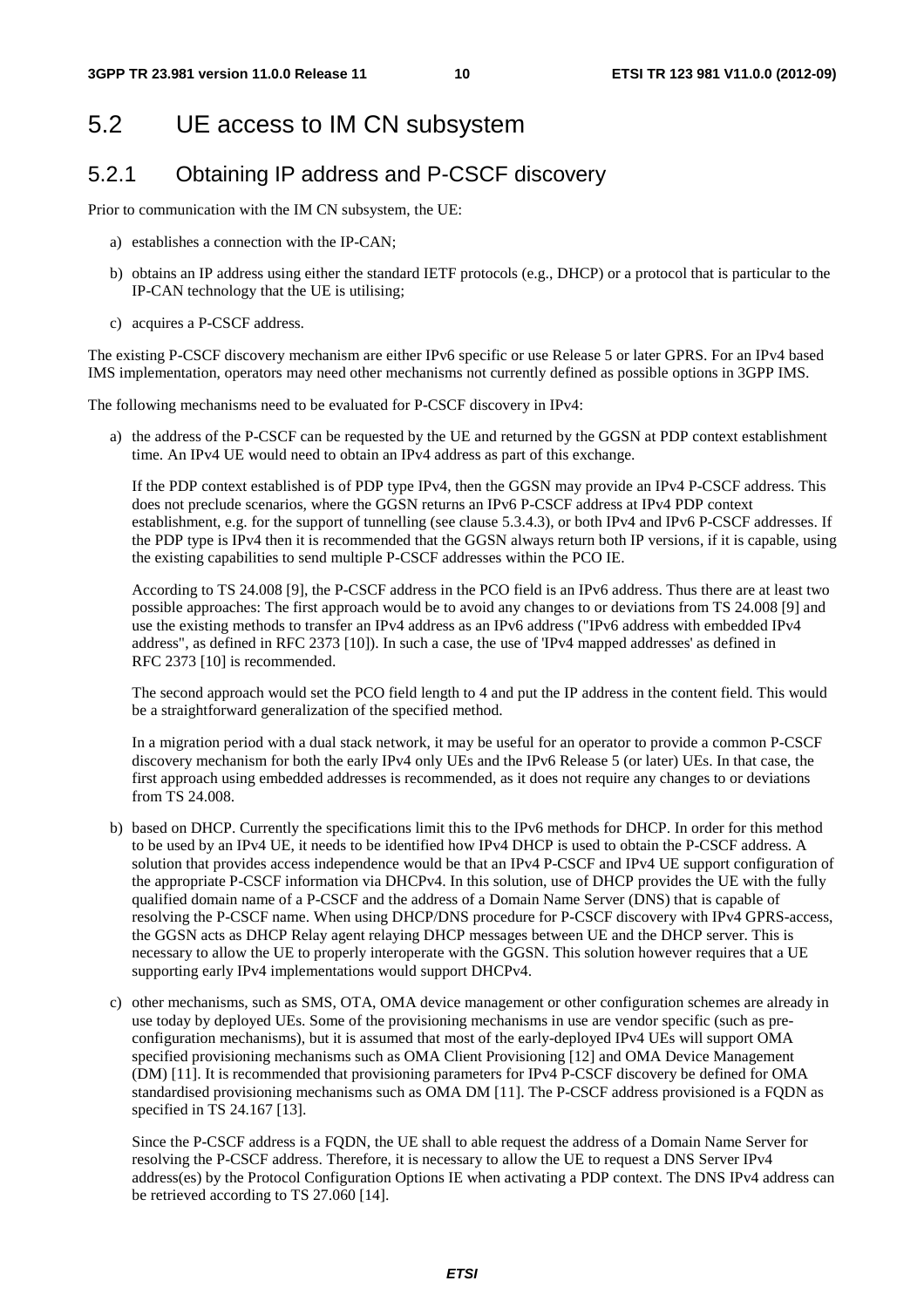The provisioning mechanism in c) does not require any support from the GPRS infrastructure and is thus expected to be used in early implementations from the beginning. The mechanism in a) may facilitate migration to one of the P-CSCF discovery mechanisms specified in TS 23.228 [4].

It is assumed that a UE, which has a pre-configured P-CSCF address, may try to use the mechanism in a) when activating the PDP context to be used for IMS signalling. If a P-CSCF address is received the UE would use the received address and otherwise the UE would try to connect to the pre-configured P-CSCF before using any other P-CSCF discovery mechanism.

### 5.2.2 Scenarios

#### 5.2.2.1 IMS dual Stack UE accessing an IM CN subsystem

An IMS dual stack UE may access an IM CN subsystem using IPv4 or IPv6 depending on the IP versions that the IM CN subsystem supports. The IM CN subsystem might then be IPv4 only, dual stack or IPv6 only.



**Figure 5-1: IMS dual Stack UE accessing an IM CN subsystem** 

From an IM CN subsystem perspective, the UE behaves like an IPv4 based UE implementation in this scenario.

The UE needs to determine whether to use IPv4 or IPv6. One possibility is that the UE is pre-configured to use IPv4 or IPv6 for IMS. If the UE is not pre-configured, one approach is that the UE first tries to establish a connection towards an IPv6 based IM CN subsystem; if it cannot gain IPv6 connectivity or cannot access an IPv6 based IM CN subsystem, then it should try to access an IPv4 IM CN subsystem. This way no delay is introduced when an IPv6 based 3GPP IM CN subsystem is in place.

It is important to specify a predictable dual-stack UE behaviour. The following behaviour is recommended:

- IMS dual stack UEs shall always try to initially activate an IPv6 PDP context for IMS communications. If this fails, the UE may try to activate an IPv4 PDP Context.
- In case the IMS dual stack UE has successfully activated an IPv6 PDP context for IMS communications, the UE shall use IPv6 to contact the P-CSCF whenever possible (i.e. whenever it has obtained an IPv6 address for a P-CSCF).

In general, it is recommended for IMS UEs that support IPv4-based connectivity to early IMS deployments to also support IPv6. This makes the migration to a full scale IPv6 IMS considerably easier.

When the UE is connected to IM CN subsystem using IPv4, the UE behaves like an IPv4 UE from IM CN subsystem perspective.

Even if the UE is a dual stack UE, the following needs to be considered:

- If the UE has registered with IPv4 private address, then NAT may be needed at the network borders if private addressing is used within the IMS network.
- If the UE has registered with IPv6, then the dual stack home network will use IPv6 for IMS communication towards the UE, even if it is part of a communication with an IPv4 network.

#### 5.2.2.2 IPv4 UE and IPv4 based IM CN subsystem Implementation

In this scenario an IPv4 UE accesses an IPv4 IM CN subsystem. Interworking and migration aspects applicable for this scenario can be derived from the scenario described in clause 5.2.2.1.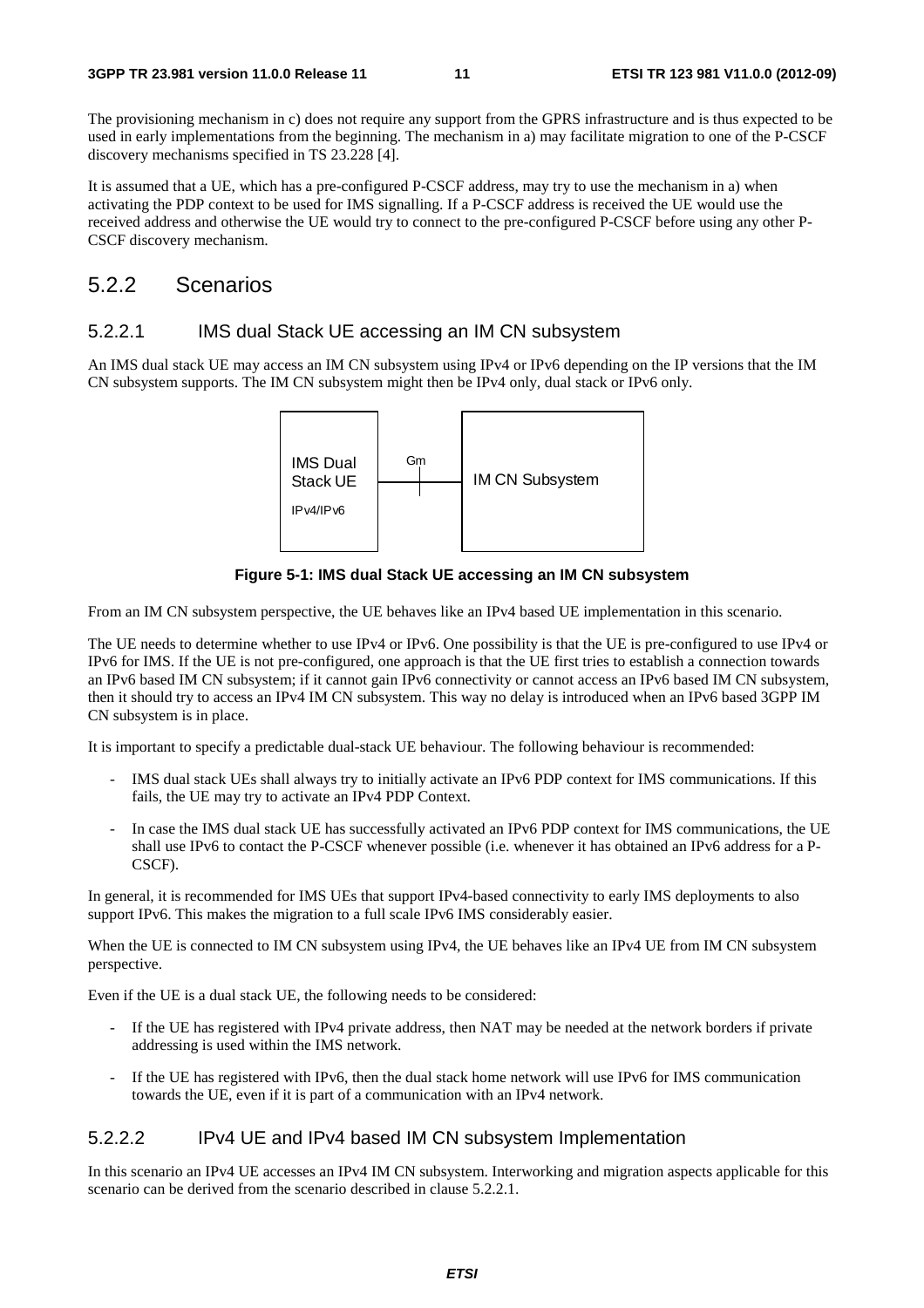#### 5.2.2.3 IPv4 UE and IPv6 based IM CN subsystem

In this scenario an IPv4 UE attempts to access an IPv6 IM CN subsystem. This scenario is can not be supported while maintaining the architecture principles in clause 5.2.1 and clause 5.2.3 below.

### 5.2.3 IP Versions in UE and P-CSCF

IMS security relies heavily on the security association between UE and P-CSCF: IPSec is used between P-CSCF and UE according to TS 33.203 [7] . Any intermediary node between UE and P-CSCF, which changes the IP messages exchanged, would create serious security problems and require significant changes to the IMS security architecture. Moreover, if SIP compression is used between P-CSCF and the UE, then SIP messages cannot be read or modified by intermediate nodes. In addition mechanisms for P-CSCF discovery would require modification if IP version interworking was applied between UE and P-CSCF.

Thus it is recommended and assumed in this TR that SIP communication between UE and P-CSCF either uses IPv4 or IPv6 without intermediaries changing the IP version.

# 5.2.4 IP Versions in SGSN and GGSN

#### 5.2.4.1 General

The IP version in the SGSN and GGSN nodes considered in this document relates to the IP version above the GTP level identified by the PDP type. The implications of the IP version above the GTP layer is also relevant over the Gi reference point, since this reference point determines the IP version connection towards the external/outside of GPRS networks. For example, in case of IMS, it is the Gm reference point between the UE and the P-CSCF through the GGSN over the Gi reference point and the IP version would be critical to be the same between the UE and the P-CSCF for smooth IMS services.

Gi reference point also ties the UE towards the APN used to access GPRS and the relevant IP version supported over this APN. For more details, see TS 23.060 [6] and clause 4.2.2.

The IP version can then be either IPv4 only, or IPv6 only at any instant when the UE is activating a PDP context. A dual stack SGSN/GGSN node supports both PDP types IPv4 and IPv6.

#### 5.2.4.2 Implications of not supporting IPv6 in SGSN

An inter-SGSN RAU may be rejected when using a PDP context with PDP type IPv6 due to the new SGSN does not support PDP type IPv6, or the new SGSN may accept the RAU but would then de-activate the PDP contexts it cannot support. If the behaviour above is followed and there are SGSNs in the roamed to PLMN that do not support PDP type IPv6, UEs accessing IMS from that PLMN may after a while end-up using PDP contexts of PDP type IPv4. That is, the communication towards IMS would be interrupted and the UE would have to re-register in IMS using an IPv4 address.

The UE would have to de-register from IMS and deactivate related PDP contexts before accessing IMS using a PDP context of PDP type IPv6 again, see clause 5.2.2.1 for an IMS dual-stack UE behaviour.

The move to PDP contexts of type IPv4 would be avoided if all SGSNs support PDP type IPv6.

The IMS communication interruption and re-registration with an IPv4 address in IMS could be avoided if the UE uses a tunnelling mechanism like ISATAP [8]. However, as the UE is not on its own aware of IPv6 support in SGSNs, it is not possible for the UE to make a decision when to use and when not to use tunnelling.

# 5.3 Interworking scenarios

### 5.3.1 Interworking architecture and NATs

#### 5.3.1.1 Interworking architecture

TS 23.228 [4], clause 5.38, defines an architecture for interworking between an IPv6 based 3GPP IM CN subsystem and IPv4 SIP networks. It uses the concept of IMS-ALG and NATs (TrGWs), based on the general concept of ALGs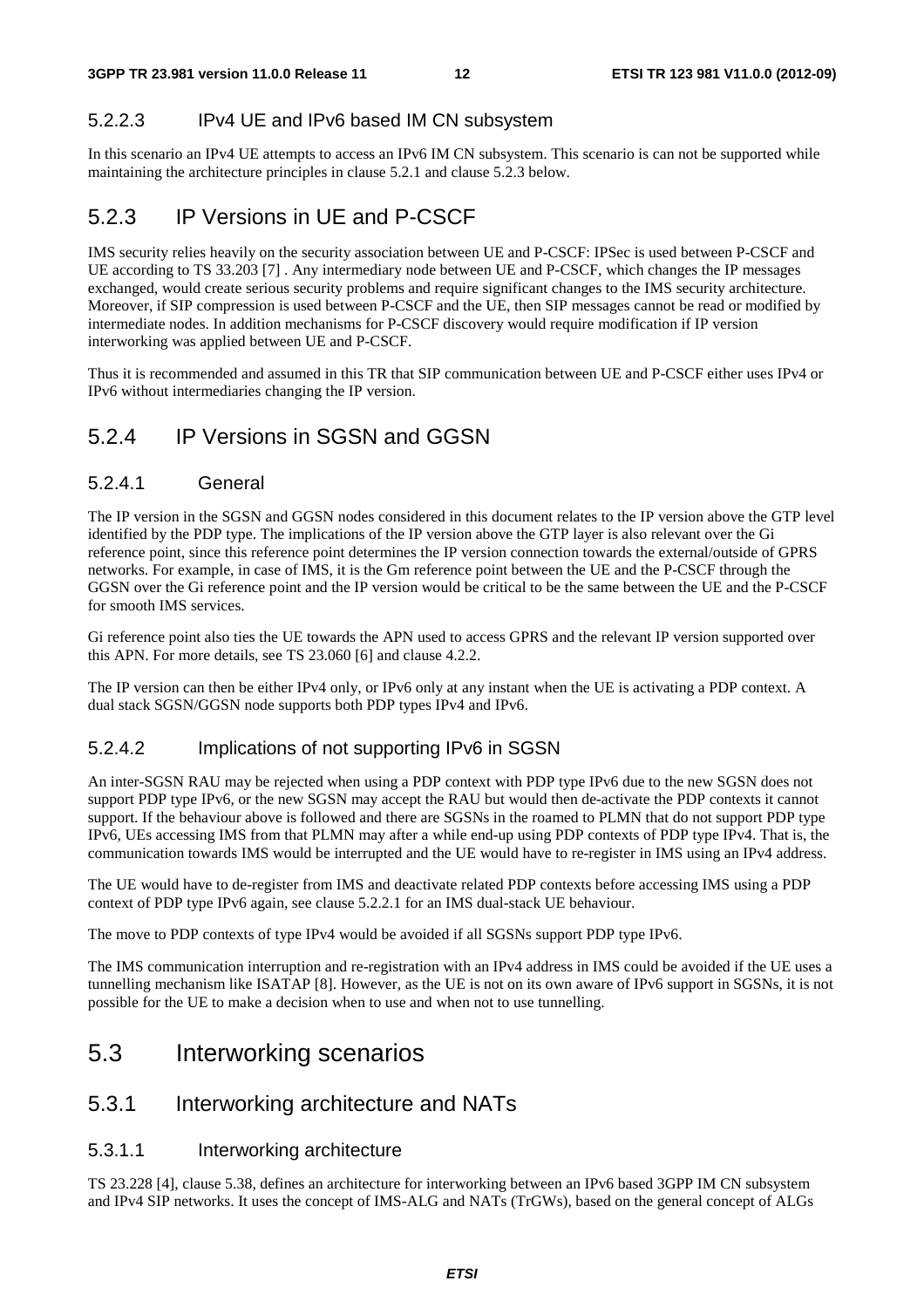and NA(P)T/NA(P)-PT: The IMS ALG is the necessary application level gateway, which is aware of SIP/SDP protocols, and the TrGW is a NA(P)T-PT, which provides the translation function.. An IPv4 based IM CN subsystem is a particular example for an IPv4 SIP network, and thus the interworking architecture may be applied. These mechanisms defined in TS 23.228 [4] are also applicable when an IPv4 IM CN subsystem migrates to IPv6, and needs to interwork with other IPv4 IM CN subsystems or IPv4 SIP networks.

#### 5.3.1.2 NATs

In general, address translation mechanisms have been available for Internet applications for some time now. The disadvantages of such NAT- and ALG-based mechanisms have also been identified a long time ago:

- NAT breaks the end-to-end model of IP;
- Coordination between the ALG processing the signalling and the NAT processing the media stream IP headers is needed;
- NAT is a single point of failure for ongoing connections. A session through a NAT must flow through the same NAT for the entire duration of the session. Thus, if a NAT fails, all its sessions will abruptly terminate.
- Scalability problems of NATs and ALGs.

While NATs (and ALGs) are expected to be used in the future, it can be concluded that their wide scale deployment in a carrier-grade IMS environment shall be avoided whenever possible.

### 5.3.2 Overview

The following scenarios are those that need to be considered for IMS interworking if it is assumed that there are both IPv6 and IPv4 IMS deployments. This list may not be exhaustive of the possible deployments. The scenarios in the following clauses are divided into the following categories:

- 1. IMS interworking non-roaming scenarios, see clause 5.3.3;
- 2. IMS interworking roaming scenarios, see clause A.1.1;
- 3. GPRS access scenarios, see clause 5.3.4;
- 4. IMS interworking interconnect and end-to-end scenarios, see clause 5.3.5 and A.2.

In all cases it will be necessary to consider the IP version supported by the UE. Particularly, as networks migrate from IPv4 to IPv6, there may exist IPv4 only terminals attempting to access IMS in networks supporting IPv6.

In considering scenarios, it is necessary to take into account the use of private addressing and the use of NAT at the edge of IPv4 networks and the implications for protocols with embedded IPv4 addresses.

Depending on the scenarios, the term NAT in the description and in the figures of this report can also imply a NA(P)T/NA(P)-PT and SIP/SDP aware ALG as defined in the interworking architecture, see clause 5.3.1.1. For example in scenario 5.3.2.2.1, "Non-roaming - IPv4 IM CN subsystem with IPv6 IM CN subsystem", communication is only possible via NA(P)T/NA(P)-PT if the other end point is IPv6 only.

It is assumed that the NATs are SIP/SDP aware.

Interconnect networks are assumed to support IPv4, or both IPv4 and IPv6.

The main architecture principle assumed for the GPRS system is the use of GGSN in the home network when early deployment and possible migration scenarios of IPv4 based IMS implementation is considered.

In the scenarios in this clause 5.3 and in annex A, the IP version mentioned refers to the IP version used for IMS communication. From the GPRS perspective this is the PDP type used. The PDP type is the IP version used inside the GTP tunnel on top of GTP. For example, an IPv6 IMS may run in a network where transport on Gn (on the IP layer below GTP) uses IPv4. See TS 23.060 [6] for details.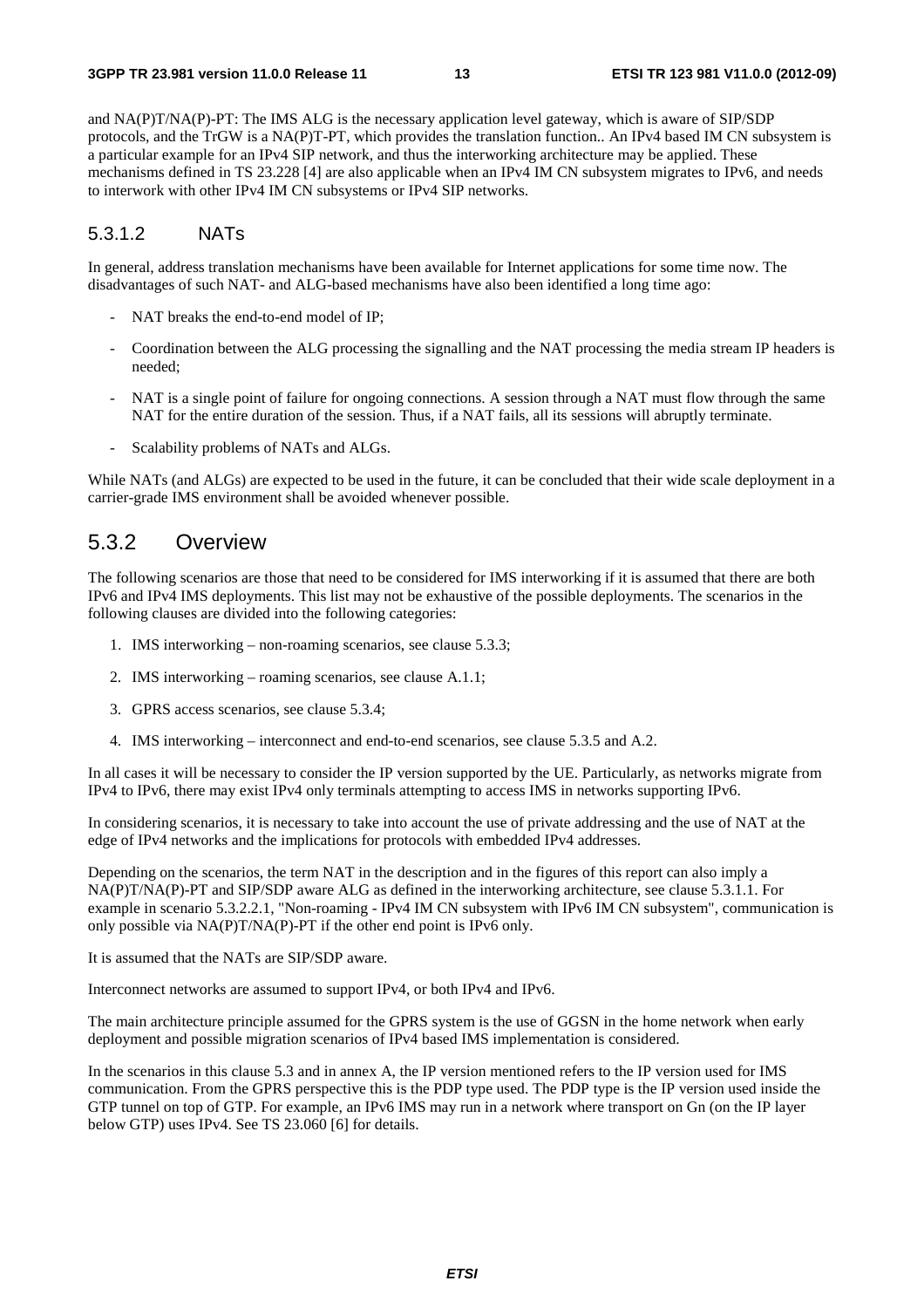### 5.3.3 Non-roaming access to IMS scenarios

In this section the scenarios cover aspects where the IM CN subsystem belongs to one IMS operator"s domain, i.e. the UE is connected to Home IMS network.

#### 5.3.3.1 Non-roaming - IPv4 IM CN subsystem

An IPv4 UE or IMS dual stack UE is connected to an IPv4 IM CN subsystem. The UE may originate or receive incoming sessions. A NAT might be used to connect to the other networks.



**Figure 5-2: Non-roaming IPv4 IM CN subsystem** 

In this scenario

- clause 5.2.2.1 applies to the dual stack UE accessing the IPv4 IM CN subsystem;
- clause 5.2.2.2 applies to the IPv4 UE accessing the IPv4 IM CN subsystem.

#### 5.3.3.2 Non-roaming dual stack IM CN subsystem

An IPv4 UE, an IMS dual stack UE or an IPv6 UE can be connected to a dual stack IM CN subsystem. The UE may originate or terminate sessions. The dual stack IMS uses IPv4 or IPv6 depending on the UE capability and the network interconnection.



**Figure 5-3: Non-roaming dual Stack IM CN subsystem** 

In this scenario clause 5.2.2.1 and apply to the dual stack IMS UE accessing the dual stack IMS network.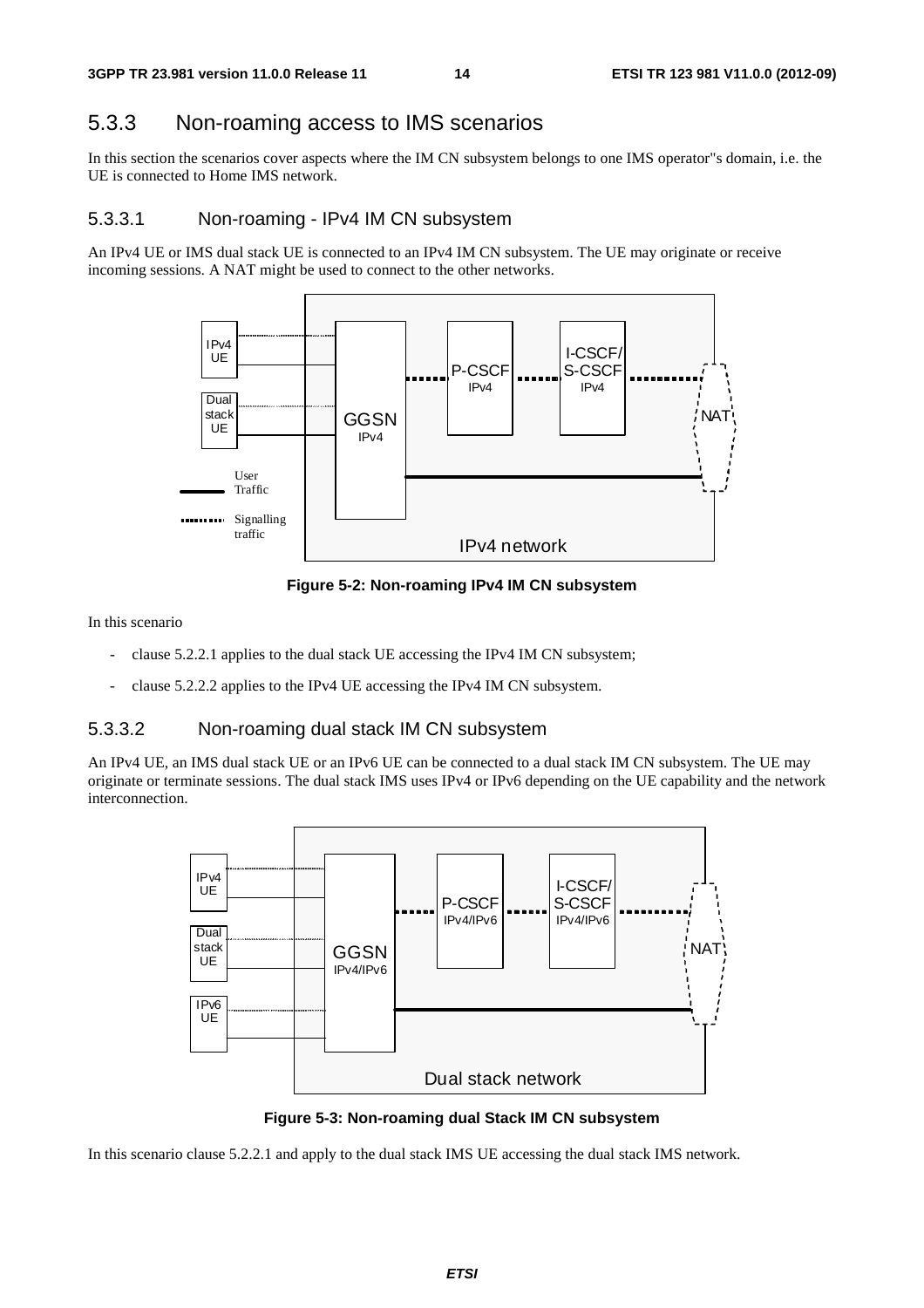#### 5.3.3.3 Non-roaming IPv6 IM CN subsystem

A dual stack UE or an IPv6 UE can be connected to an IPv6 IM CN subsystem. The UE may originate or terminate sessions.



**Figure 5-4: Non-roaming IPv6 IM CN subsystem** 

In this scenario clause 5.2.2.1 apply to the dual stack UE accessing the IPv6 IM CN subsystem.

### 5.3.4 GPRS access scenarios

#### 5.3.4.1 Non-roaming scenario, dual stack home network

In this scenario, the home network (GPRS and IMS) is dual stack and can support access to IPv4, IPv6 and dual stack UEs.



**Figure 5-5: GPRS roaming – dual stack visited network, dual stack home network** 

#### 5.3.4.2 Roaming – IPv4 visited network, dual stack home network

The UE and the SGSN are in the IPv4 visited network. The GGSN, P-CSCF, I-CSCF and S-CSCF are in the dual stack home network. The UE may be an IPv4 only UE or an IMS dual stack UE. Clause 5.2.2.1 applies to the dual stack UE accessing the visited and home network. The visited network does not support IPv6 PDP context.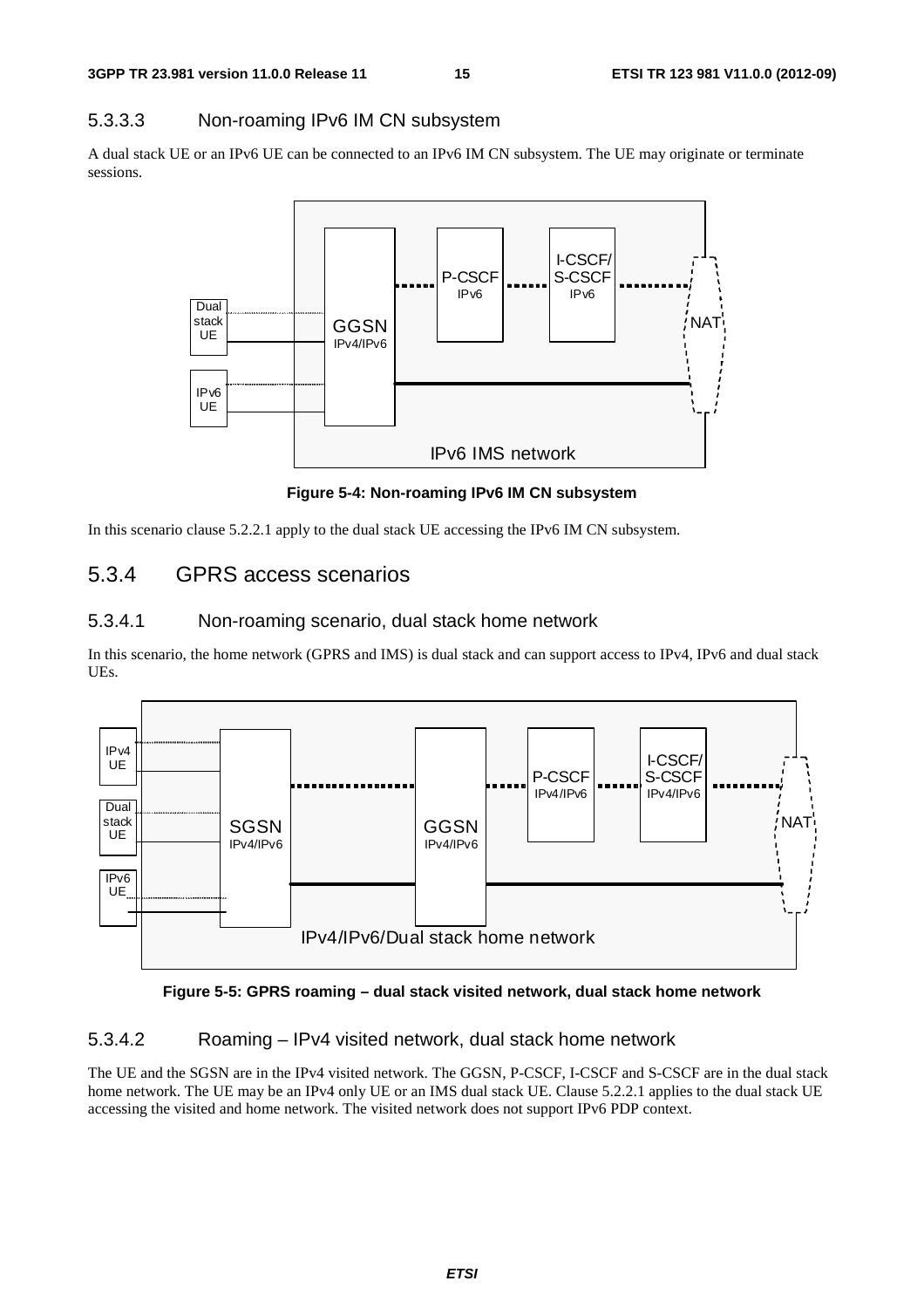

**Figure 5-6: GPRS roaming – IPv4 visited network, dual stack home network** 

Based on the considerations in clause 4.2.1 and 5.2.3, the UE and the P-CSCF cannot use IPv6 for IMS communication, even if both are IPv6 capable. However, in this scenario the UE can fall back to IPv4, if the UE is dual-stack. In this case similar considerations like in clause 5.2.2.1 apply: one approach is that the UE would initially attempt to establish an IPv6 context to its home GGSN and, if this fails, establish an IPv4 context and seek to establish an IPv4 IMS session.

#### 5.3.4.3 Roaming – IPv4 visited network, IPv6 IMS home network

The UE and the SGSN are in the IPv4 visited network. The GGSN, P-CSCF, I-CSCF and S-CSCF are in the IPv6 home network. The IMS home network is IPv6 only. The UE may be Ipv6 only or may be IMS dual stack UE. Clause 5.2.2.1 applies to the dual stack UE accessing the visited and home network.





In this scenario the requirement from clause 4.2 is not met.

This is an attractive IMS deployment scenario for operators as it does not rely on the support of any explicit IMS functionality in the visited network; however problems arise through the lack of IPv6 PDP context support in the visited network. As such, operators should wherever possible seek agreements with their roaming partners for the support of IPv6 contexts where IMS roaming is to be supported (this should be the long term objective).

In the event that an IPv6 context is not available in the visited network, the only alternative for the operator deploying an IPv6 only IM CN subsystem is to use a tunnelling method between the UE and home network in order to acquire an IPv6 address. When the UE is IPv6 only, it is assumed that the UE does not have the capability to use a tunnelling method between the UE and the home network to acquire an IPv6 address. Tunnelling of IPv6 packets over IPv4 from the UE to the IMS CN subsystem is a technically feasible, but there are various issues that would need to be addressed. There would be the need for an IPv4-IPv6 gateway acting as the tunnel end-point responsible for packing/unpacking the IPv6 packets. The UE would need to discover and address it. Also, the UE would need the ability to tunnel the packets. Further work would be needed on how the UE would address this entity, however existing IETF work (e.g.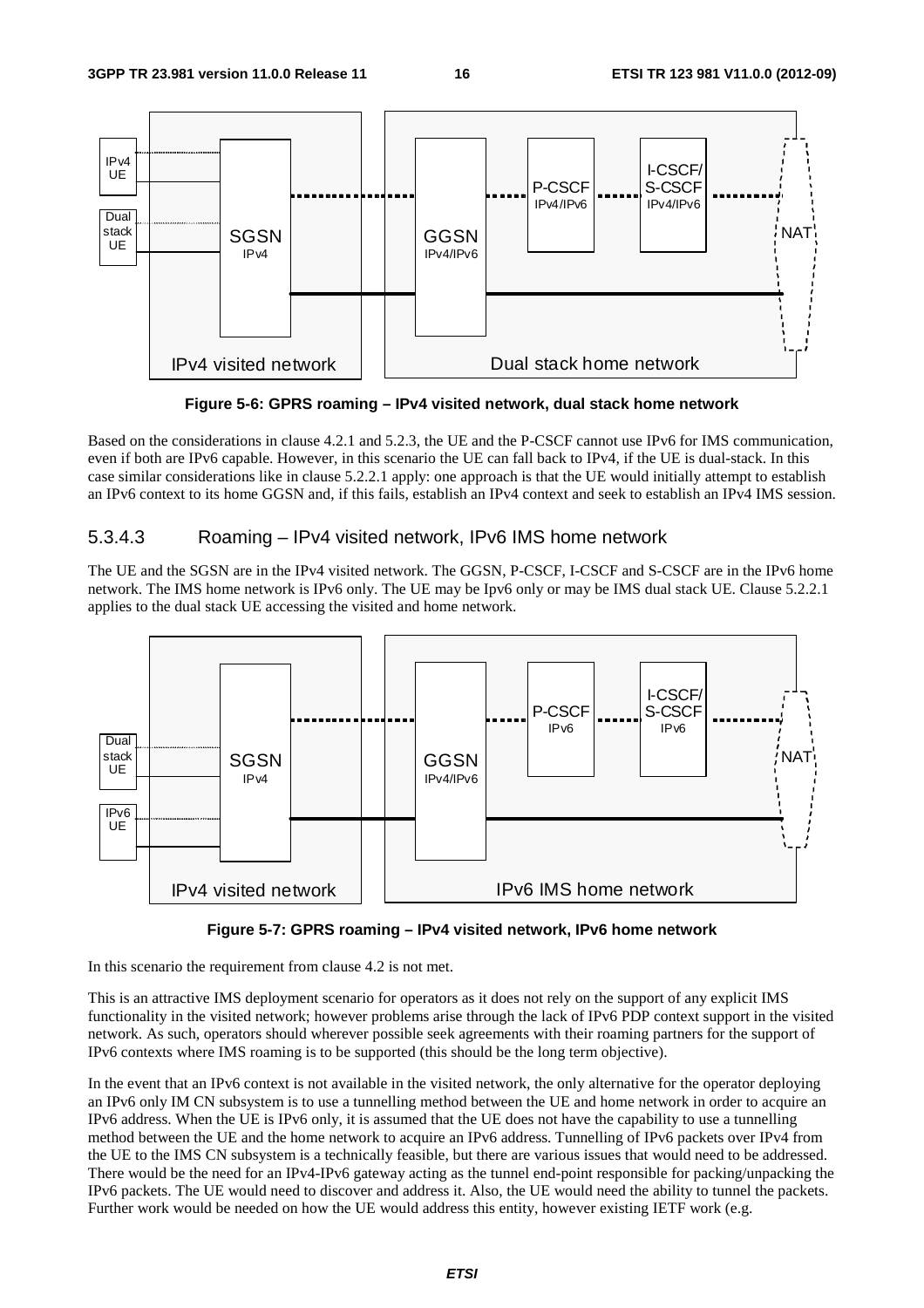ISATAP [8]) could be used. This implementation would require additional functionality in the UE compared to the minimum IPv6 functionality as stated in TS 23.221 [3] and an additional ISATAP router functionality in the network. Header compression using e.g. RFC 2507 is able to compress both the IPv4 and the IPv6 header. The SBLP mechanisms at the Go interface could not be used between an IPv4 GGSN and an IPv6 P-CSCF, i.e. this solution is not possible if SBLP over Go is required.

Similar considerations like in clause 5.2.2.1 apply: one approach is that the UE would initially attempt to establish an IPv6 context to its home GGSN and, if this fails, establish an IPv4 context and tunnel an IPv6 IMS session over IPv4.

It can be concluded that network operators, who introduce 3GPP IMS using IPv6, have a strong interest that their GPRS roaming partners provide support for PDP contexts of PDP type IPv6.

#### 5.3.4.4 Roaming – dual stack visited network, IPv4 GGSN and Dual stack IMS

In this scenario, the UE can access GPRS using IPv4 PDP type only since GGSN supports IPv4 only. That is, this scenario require the UE to use IPv4 or, using mechanism described in clause 5.3.4.3, the UE may acquire an IPv6 address from home network and use IPv6 IMS.



**Figure 5-8: Dual stack visited network, IPv4 GGSN** 

#### 5.3.4.5 Roaming – dual stack visited network, IPv6 home network

In this scenario, the UE can not access GPRS using IPv4 PDP type since GGSN supports IPv6 only. So, only IPv6 IMS access is possible in this scenario.



**Figure 5-9: Dual stack visited network, IPv6 GGSN**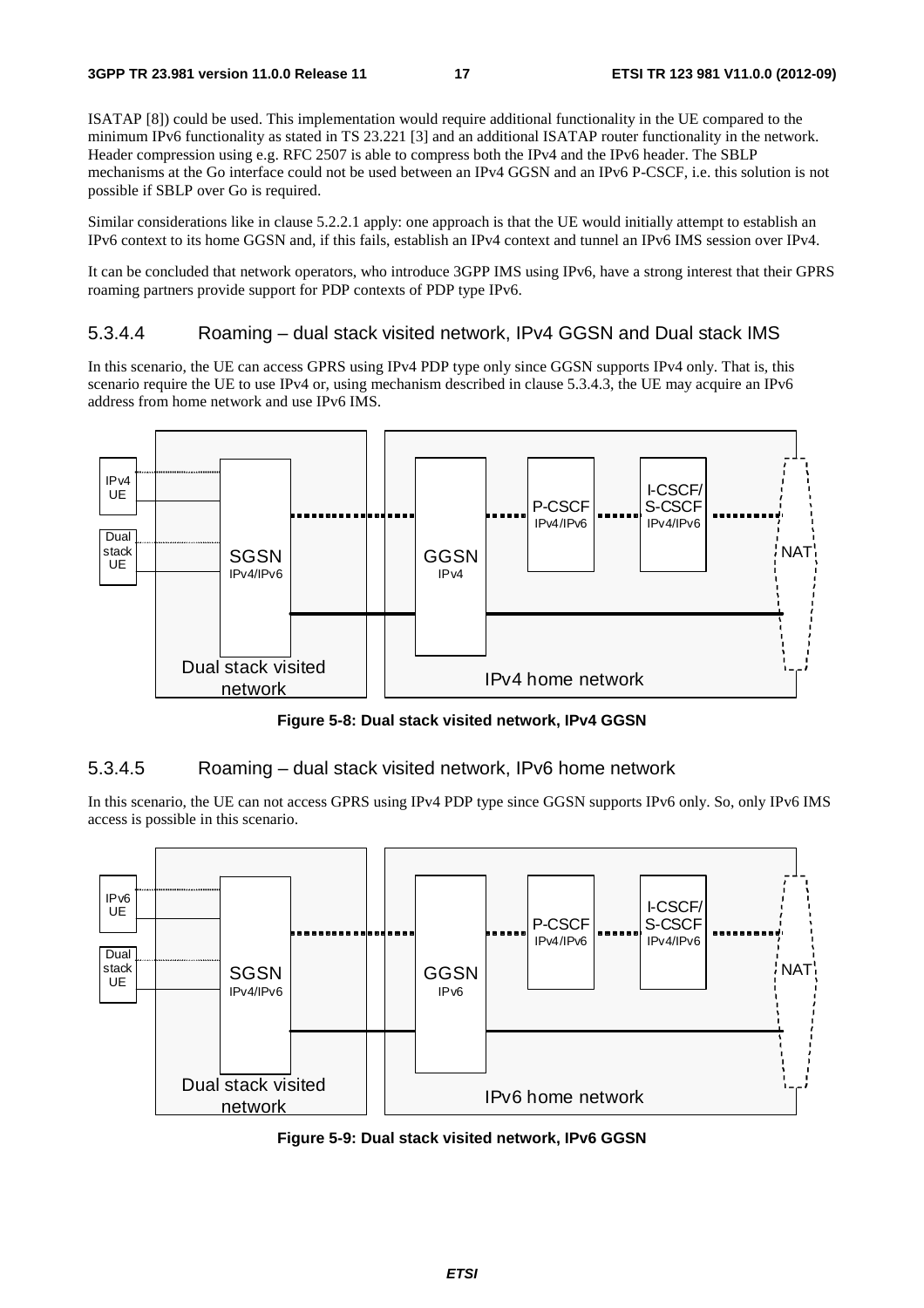### 5.3.5 Interconnection and end-to-end scenarios

#### 5.3.5.1 Overall Scenario

Connecting different IMS access scenarios and then interconnecting to external IMS/SIP networks in order to support sessions between two end points define end-to-end scenarios. Some examples of the end-to-end scenarios are defined in the figure and table below. The assumption is that UE#1 initiate the sessions.



**Figure 5-11: Example of an end-to-end scenario** 

Figure 5-11 above is an illustration of the scenario 5 in the table below. X in the NAT column in the table below means that a NAT/ALG might be necessary and that depends on the IMS service. For some IMS services a NAT/ALG is not necessary as described in sub-clause 5.3.6.2. NAT#1 and NAT#2a are typically at the border of network#1 and the transit network(s). NAT#2b is somewhere between the S-CSCF and P-CSCF in the network#2.

Especially in the case when the networks use dual stacks there might be different alternatives what kind of IP version might be used in the transit network. The network#1 decides the IP version to use in the transit network based on the capability of the transit and network#2 and the policy defined between network#1 and network#2.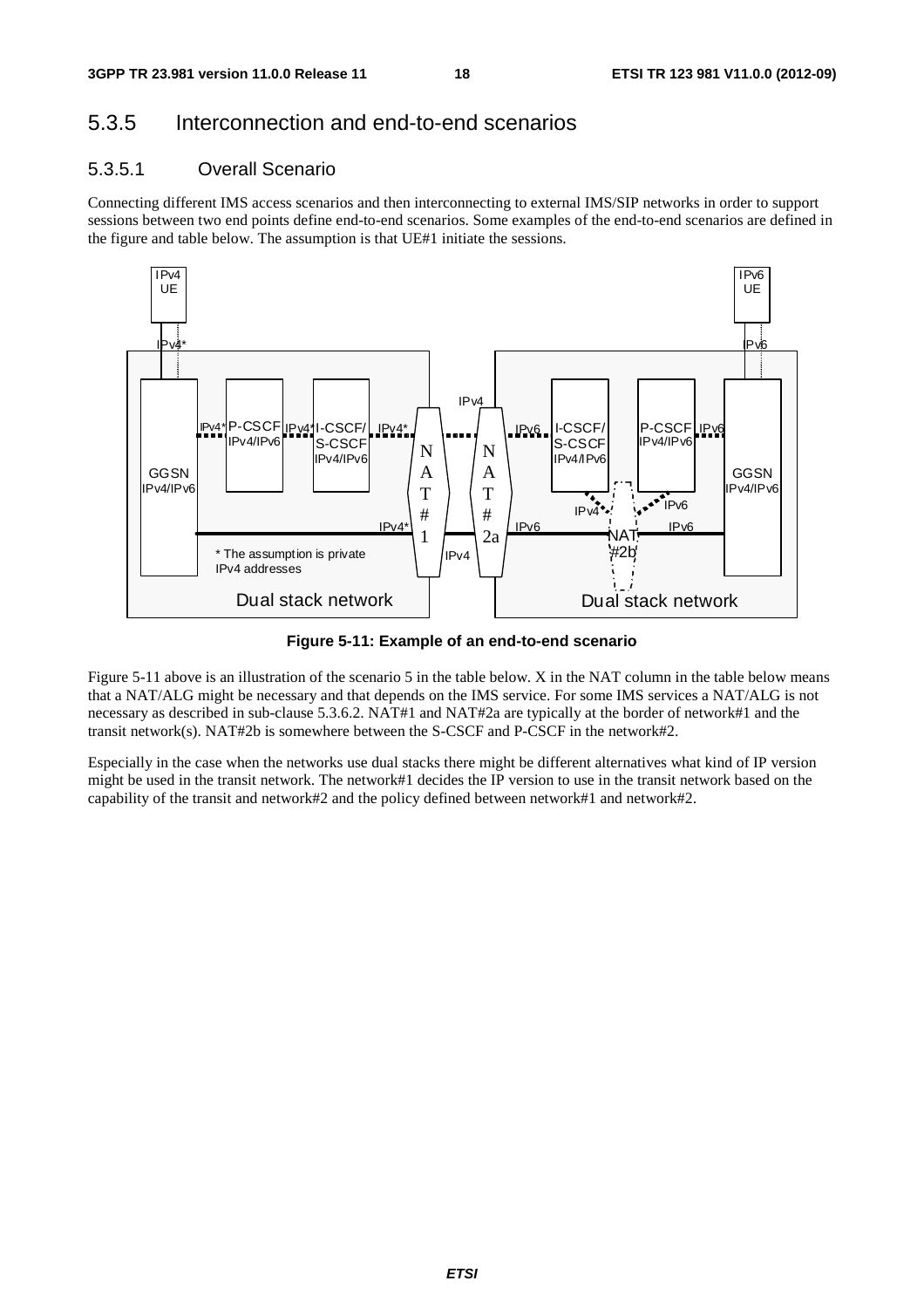| <b>Scenario</b>                                                                                                                                                                                                                   | <b>UE#1</b>                                                                                                                                                                                                            | Network#1            | <b>NAT#1</b>   | <b>Transit</b>   | NAT#2a                   | Network#2                      | NAT#2b                  | <b>UE#2</b>                    |
|-----------------------------------------------------------------------------------------------------------------------------------------------------------------------------------------------------------------------------------|------------------------------------------------------------------------------------------------------------------------------------------------------------------------------------------------------------------------|----------------------|----------------|------------------|--------------------------|--------------------------------|-------------------------|--------------------------------|
| 1                                                                                                                                                                                                                                 | IPv4                                                                                                                                                                                                                   | 5.3.3.1<br>IPv4 only | X              | IPv4             |                          | 5.3.3.1                        |                         | IP <sub>v4</sub>               |
| $\overline{2}$                                                                                                                                                                                                                    | Dual<br>stack<br>(IPv4 in use)                                                                                                                                                                                         | 5.3.3.1              | X              | IPv4             | ä,                       | 5.3.3.1                        | $\overline{a}$          | IP <sub>v4</sub>               |
| 3                                                                                                                                                                                                                                 | IPv4                                                                                                                                                                                                                   | 5.3.3.1              | X              | IPv4             | $\overline{\phantom{a}}$ | 5.3.3.2<br>IPv4/IPv6<br>Note 1 | X                       | Dual<br>stack<br>(IPv6)        |
| 4                                                                                                                                                                                                                                 | Dual<br>stack<br>(IPv4 in use)                                                                                                                                                                                         | 5.3.3.1              | X              | IPv4             | $\frac{1}{2}$            | 5.3.3.2<br>IPv4/IPv6<br>Note 1 | $\overline{\mathsf{x}}$ | Dual<br>stack<br>(IPv6)        |
| 5                                                                                                                                                                                                                                 | IPv4                                                                                                                                                                                                                   | 5.3.3.2<br>(IPv4)    | X              | IPv4             | $\blacksquare$           | 5.3.3.2<br>IPv4/IPv6<br>Note 1 | $\times$                | IP <sub>v6</sub>               |
| 6                                                                                                                                                                                                                                 | Dual<br>stack<br>(IPv6 in use)                                                                                                                                                                                         | 5.3.3.2<br>(IPv6)    | $\blacksquare$ | IP <sub>v6</sub> |                          | 5.3.3.2<br>(IPv6)              |                         | IPv6                           |
| $\overline{7}$                                                                                                                                                                                                                    | IP <sub>v6</sub>                                                                                                                                                                                                       | 5.3.3.2<br>(IPV6)    | X              | IPv4             | X                        | 5.3.3.1<br>IPv4                | $\sim$                  | IPv4                           |
| 8                                                                                                                                                                                                                                 | IP <sub>v6</sub>                                                                                                                                                                                                       | 5.3.3.2<br>(IPv6)    | $\blacksquare$ | IPv6             | $\blacksquare$           | 5.3.3.2<br>IPv6/IPv4<br>Note 2 | X                       | IPv4                           |
| 9                                                                                                                                                                                                                                 | IP <sub>v6</sub>                                                                                                                                                                                                       | 5.3.3.3              | $\blacksquare$ | IPv6             | $\frac{1}{2}$            | 5.3.3.2<br>IPv6/IPv4<br>Note 2 | X                       | IPv4                           |
| 10                                                                                                                                                                                                                                | IP <sub>v6</sub>                                                                                                                                                                                                       | 5.3.3.3              |                | IP <sub>v6</sub> |                          | 5.3.3.3                        |                         | Dual<br><b>Stack</b><br>(IPv6) |
| The S-CSCF in the terminating network will recognize that the UE#2 has registered an IPv6<br>NOTE 1:<br>address and a translation to IPv6 is then necessary on the transport layer and possibly also<br>on the application layer. |                                                                                                                                                                                                                        |                      |                |                  |                          |                                |                         |                                |
| NOTE 2:                                                                                                                                                                                                                           | The S-CSCF in the terminating network will recognize that the UE#2 has registered an IPv4<br>address and a translation to IPv4 is then necessary on the transport layer and possibly also<br>on the application layer. |                      |                |                  |                          |                                |                         |                                |

#### **Table 5-1: End-to-end scenarios**

#### 5.3.5.2 NAT/ALG between IMS entities within one operator"s IMS network

As table 5-1 shows, there are scenarios where NAT#2b cannot be avoided.

For example, in scenario 5 in table 5-1 and figure 5-11, the IPv4 UE1 is assigned a private IPv4 address. There is no way S-CSCF1 can get any knowledge in advance what kind of IP address the destination UE uses. It could be private IPv4, public IPv4 or IPv6. The S-CSCF#1 can only get the knowledge what kind of IP realms the destination network uses (i.e. I-CSCF). It could be public IPv4 or IPv6. In cases where IPv4 is used for transit, the S-CSCF1 must then link in an ALG or edge proxy to bind the private IPv4 address in the SIP/SDP to a public IPv4 address. Most likely a NAT function is included in an edge router.

The network topology of network#2 could be set up so that no NAT need to be traversed in this case to I-CSCF2 (NAT can be by-passed in the edge router). The S-CSCF2 inspects the content of the message and determines that the UE2 uses IPv6. The S-CSCF2 must then link in an ALG or edge proxy to bind the public IPv4 address in the SIP/SDP to an IPv6 address. Whether S-CSCF2 uses IPv4 or IPv6 as transport to the ALG/edge proxy is up to the network#2 policy.

Additionally, when both the UE and the IMS network supports dual stack, use of IPv6 in order to provide IMS service would significantly reduce the number of scenarios where NAT/ALG would be required to be linked in between P-CSCF and S-CSCF for the terminating user.

This TR already provides guidelines regarding dual stack support in the UE and use of dual stack application servers that can provide interworking without use of NAT/ALG. These recommendations reduce the number of cases for the need of NAT/ALG during early deployment of IPv4 based IMS services. That is, the need to link in of an NAT#2b in scenario 5 in table 5-1 would be minimized if IPv6 would be used within network#2, by either using IPv6 for transit routing between networks or by using a NAT#2a.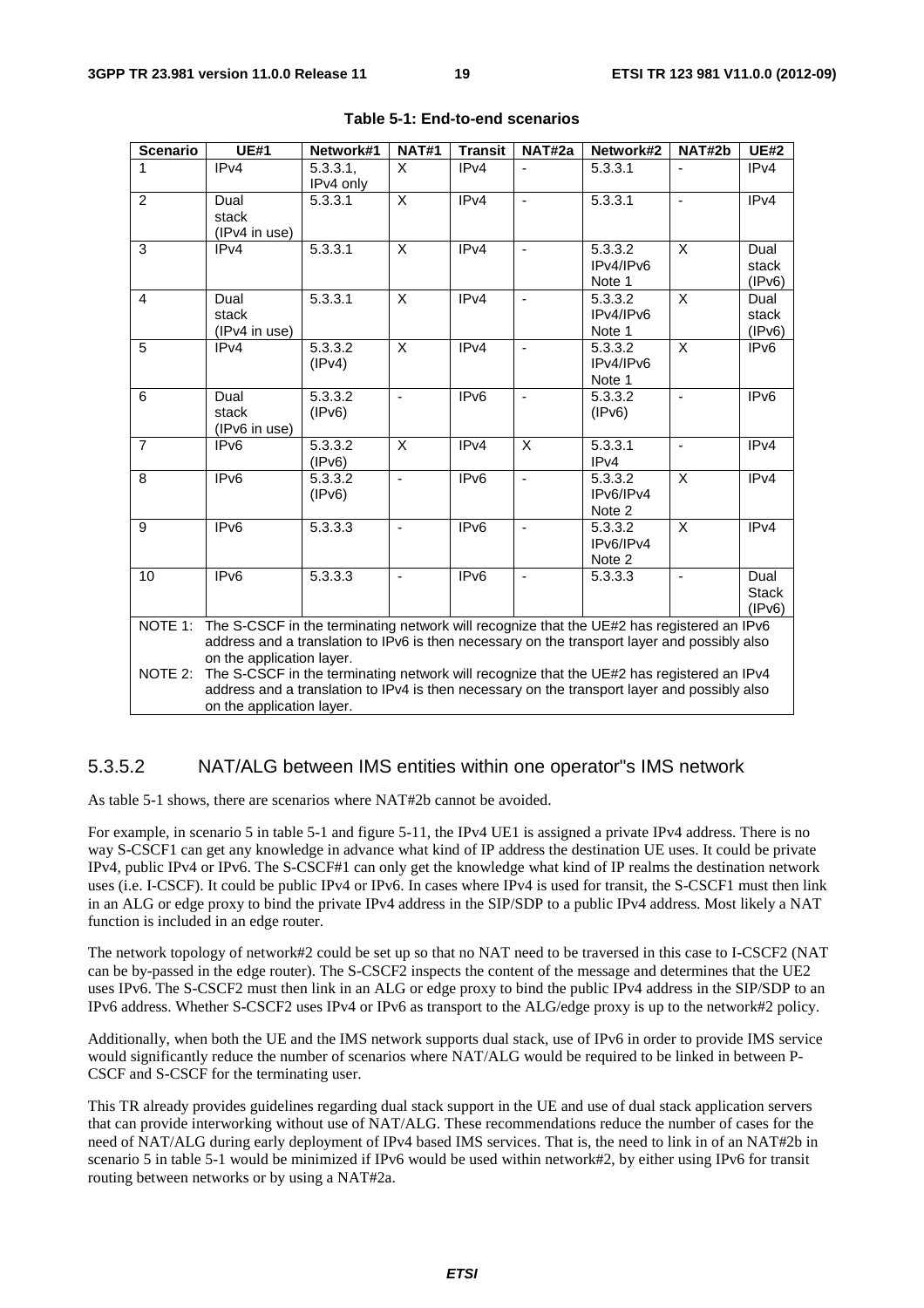### 5.3.6 Summary of issues arising from the scenarios

The following issues arise from the scenarios presented in clauses 5.3.3, 5.3.4 and 5.3.5 above:

1. Address translation between private and public IPv4 address spaces for both signalling and bearer path;

See considerations in clause 5.3.1.2.

2. Address translation and protocol translation between IPv4 and IPv6 for both signalling and bearer path;

 As per the considerations under point 1) above, NAT- and ALG-based address and protocol translations shall be avoided whenever possible. The need for address and protocol translation between IPv4 and IPv6 is expected to be limited for the following two cases:

- An IPv4 IM CN subsystem interconnecting with IPv6 IMS networks;
- External non-3GPP IPv4 SIP networks interconnecting with IPv6 IMS networks;

TS 23.228 [4] specifies the architecture as described in clause 5.3.1.1

 Additionally, some scenarios (as per clause 5.3.5) might need IP version interworking between the P-CSCF and the S-CSCF. However, it is desired to avoid IP version interworking between P-CSCF and S-CSCF. See clause 5.3.5.2 for details.

- 3. Address translation and protocol translation for the bearer path;
- 4. IP version used on the connection between IM CN subsystems, both in roaming and interworking scenarios;

 It is recommended for IMS networks to apply an IP version for interconnecting to other networks that minimizes the need for IP address and/or protocol translation. This can be achieved if vast majority of operators migrate towards using IPv6 as early as possible to avoid the need for address (and protocol) translation.

- NOTE 1: Early IMS deployments using public IPv4 addressing for their network elements and UEs can interconnect with each other without address translation.
- 5. IP version used by a dual-stack UE to access the IM CN subsystem in case of IMS roaming;

See clause 5.2.2.1.

6. Use of IMS in the home network through GPRS roaming in a network, which does not support IPv6 PDP contexts.

 It is recommended for GPRS networks offering IMS access capabilities to offer support for IPv6 PDP Contexts (i.e. upgrading the SGSNs to support IPv6 type of PDP context).

 Alternatively, roaming UEs using IPv6 to connect to their home IMS network would need to use some IPv6-in-IPv4 tunnelling mechanism in the UE (e.g. ISATAP [8], see clause 5.3.4.3). However, such tunnelling solutions would not work well with QoS differentiation mechanisms (e.g. Service Based Local Policy) of the core network.

NOTE 2: Issue 6 is not directly related to IPv4 based IMS implementations.

### 5.3.7 IP version interworking for services

#### 5.3.7.1 Application servers

Any interworking solution needs to consider the support for Application Servers. Application Servers may be dual stack or support only IPv6 or only IPv4.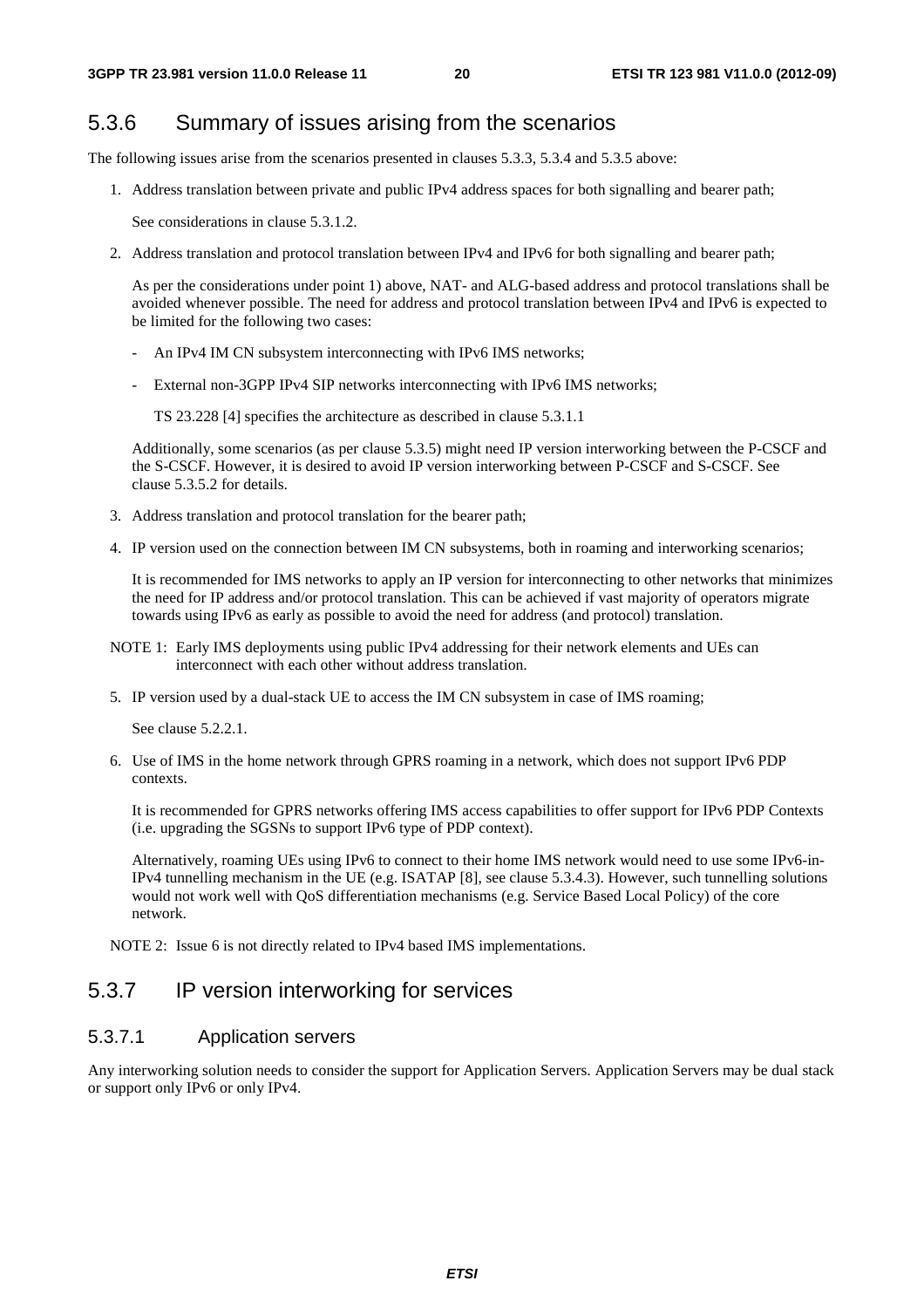#### 5.3.7.2 Interworking support in dual stack IM CN subsystem

A dual stack IM CN subsystem and dual stack application servers may provide the necessary support for interworking between IP versions.

In particular, some IMS based services do not involve any media component but are based on SIP signalling only. Important examples are immediate messaging as described in clause 5.16.1 of TS 23.228 [4] and Presence as described in TS 23.141 [5]. In such cases SIP signalling does not contain any IP addresses which would require a SIP-ALG. The dual stack IM CN subsystem can provide the necessary interworking: each entity forwards the SIP message using the appropriate IP version. Thus the service can be provided without any additional NAT in the network. This allows e.g. immediate messaging between an IPv4 UE and an IPv6 UE or allows a watcher with an IPv6 UE to subscribe to the presence information of a presentity publishing from a IPv4 UE, or vice versa. This is illustrated in figures 5-12a, 5-12b and 5-13 below.

Figures 5-12a and 5-12b illustrate different scenarios for interworking support in dual stack IM CN subsystem. If the originating S-CSCF supports dual stack, the IP version interworking can occur on the originating side, if the terminating S-CSCF supports dual stack, the IP version interworking can also occur on the terminating side.



#### **Figure 5-12a: Example with dual stack IM CN subsystem and Immediate Messaging (originating S-CSCF is dual stack)**



**Figure 5-12b: Example with dual stack IM CN subsystem and Immediate Messaging (terminating S-CSCF is dual stack)** 



**Figure 5-13: Example with dual stack IM CN subsystem and Presence Server** 

NOTE: In this scenario, if Presence information contains an IP address, then the IP address is not translated but provided as is to the watcher.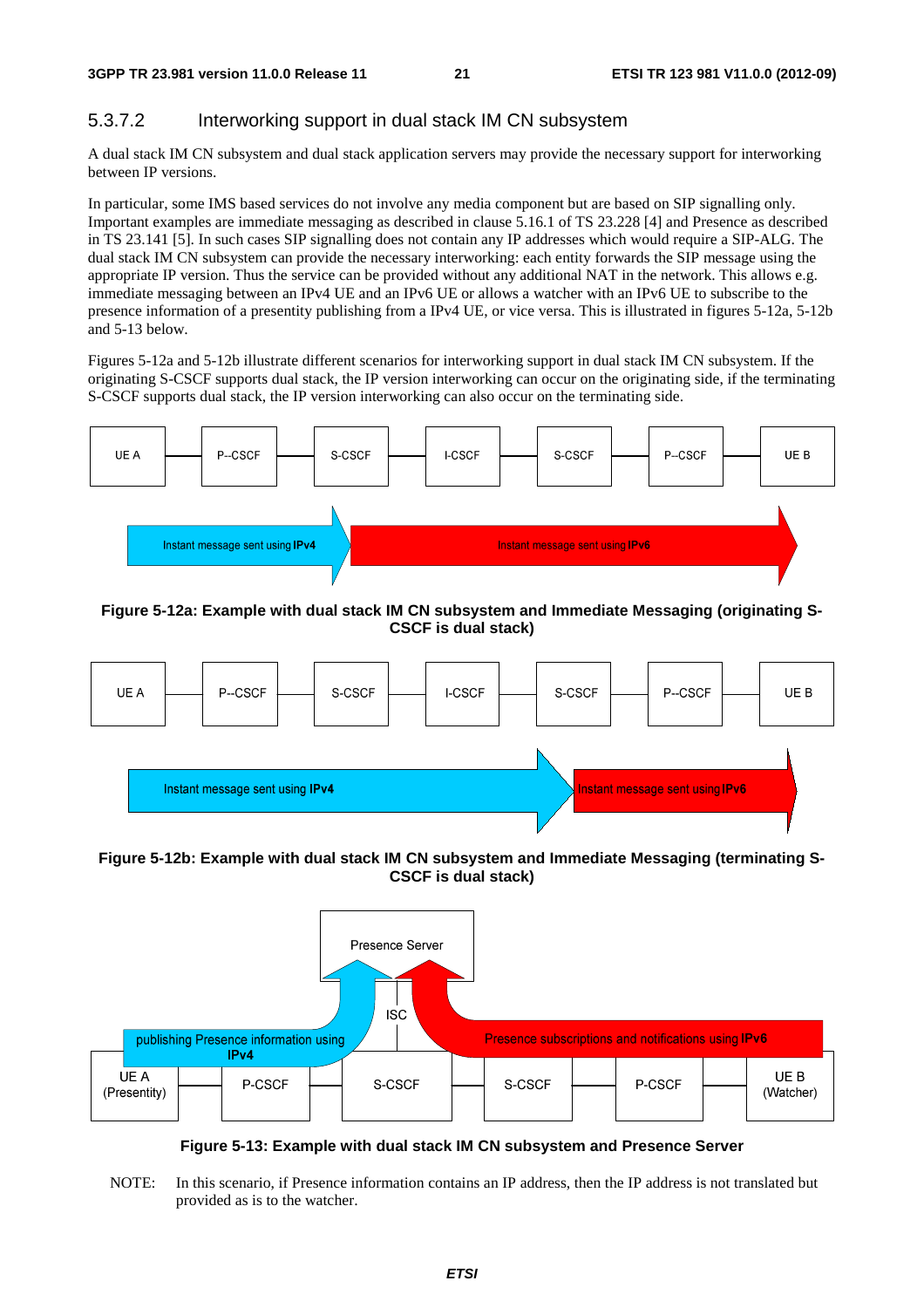#### 5.3.7.3 Access to network services

Access to IMS network services provided for example by MRFP or IM-MGW is done via the Mb reference point, see TS 23.002 [7a]. In the interest of interworking, the entities providing network services may support IPv6 only, IPv4 only or may be dual-stack. Accordingly, the Mb reference point should allow IPv4 access to network services.

# 5.4 Migration scenarios

# 5.4.1 IPv4 UE and IPv6 IM CN subsystem

Due to migration, there may be cases where some IMS users still connect to the IMS using their IPv4 UE although the IM CN subsystem has evolved from IPv4 to IPv6.

In this case, the P-CSCF needs to support IPv4 towards the UE. An intermediary node between the UE and the P-CSCF would otherwise jeopardise the security association between the UE and P-CSCF. If the S-CSCF already evolved to IPv6, a NAT between P-CSCF and S-CSCF could provide the possibility for IPv4 UEs to register at an IPv6 S-CSCF with an IPv6 IP address.

While the detailed impact of this mechanism has not been studied within the TR, it is understood that it might have negative impact on security mechanisms, charging correlation and other services or capabilities that make use of the IP address. In line with the overall recommendation to avoid NATs, it is thus recommended to provide the dual stack capability in all IM CN subsystem nodes instead. Also, a NAT in such a scenario would not work on a per session basis, but would need to convert address information on a permanent basis.

The early deployment of IMS dual stack UEs facilitates the migration from IPv4 to IPv6, as it avoids the issue mentioned in this clause.

# 5.4.2 A partially migrated IPv4 to IPv6 IM CN subsystem

While the final objective is a full scale IPv6 IMS, a combination of IPv4 and IPv6 IM CN subsystem elements may coexist temporarily in the same network due to migration from IPv4 to IPv6. It is for further study how to ensure interworking in this case.

One approach would be to logically divide the network in two parts during the migration period and temporarily deploy NATs between the two parts using the interworking mechanisms described in clause 5.3.

Another approach would be to deploy dual stack capable IMS networks already from the initial phase, which would avoid the issues described in this section.

In general, it can be seen that dual-stack IMS core network deployments make the migration to a full scale IPv6 IMS considerably easier.

### 5.4.3 Migration aspects for services

#### 5.4.3.1 Application Servers

Any migration solution needs to consider the support for Application Servers.

#### 5.4.3.2 Migration support in dual stack IM CN subsystem

An IPv4 IM CN subsystem (including application servers), which evolves to a dual stack IM CN subsystem, may provide the necessary support for both IPv4 UEs and IPv6 UEs. The considerations in clause 5.3.7.2 apply also to this scenario.

#### 5.4.3.3 Access to network services

Any migration solution needs to consider the support in entities providing network services, such as MRFP and IM-MGW.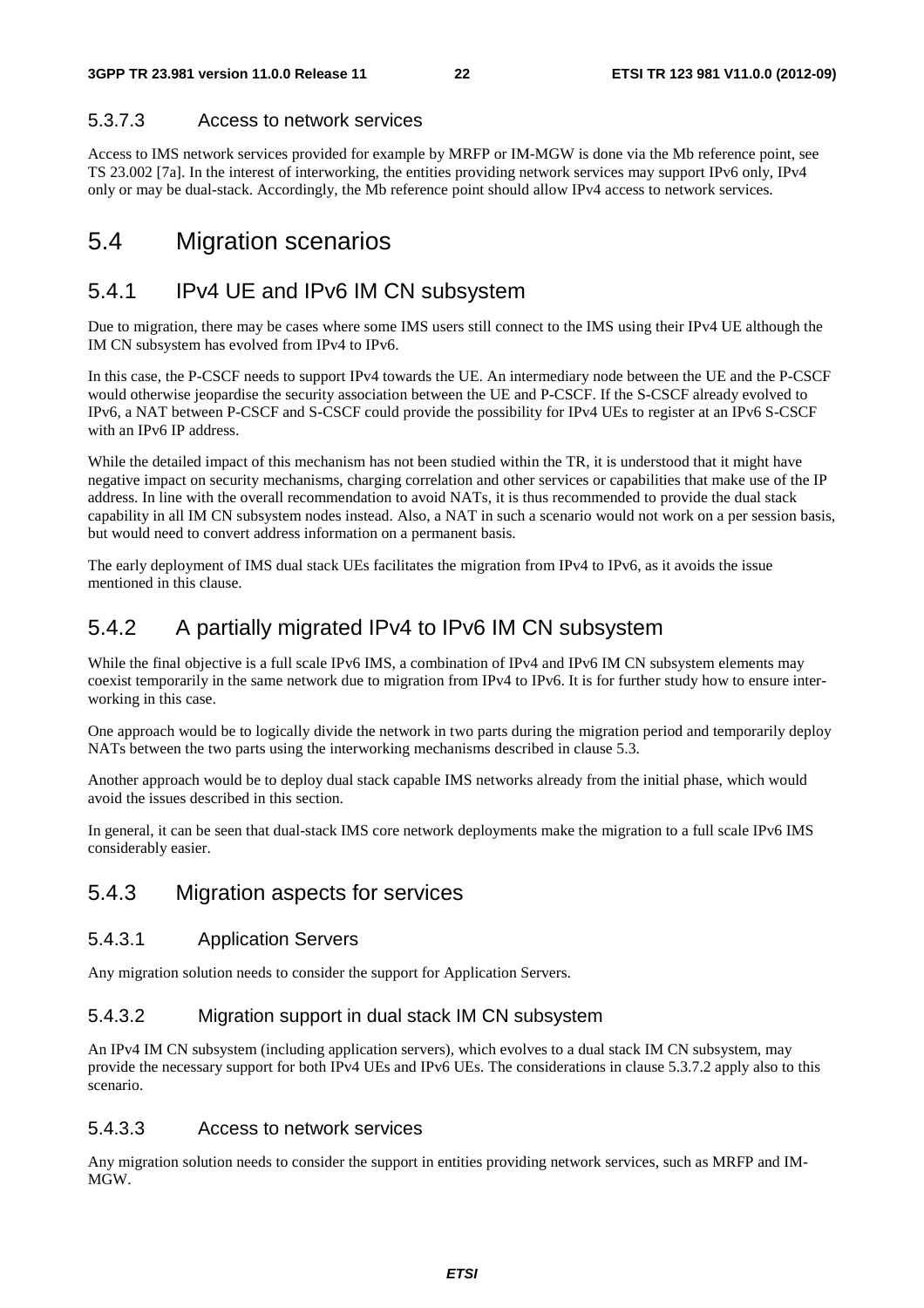# 5.4.4 Example migration paths

Based on the considerations in this TR, the following could be example migration paths.

Operator A deploys an IPv4 based IM CN subsystem for the support of a few early server based IMS services. Operator(B) deploys a dual stack IM CN subsystem already for the earliest IMS services. In the initial phase, majority of the UEs available are IPv4 UEs, which support this limited set of services using IMS. In addition there may also be IMS dual stack UEs available. Later IMS dual stack UEs become more widely available and in addition support peer-topeer services like voice. Gradually, operators A and B start to deploy more services over IMS. At some point the IM CN subsystem of operator A is migrated to a dual stack IM CN subsystem; the system can still support the early IPv4 UEs and the IMS dual stack UEs and in addition it is now possible to support IPv6 UEs. Finally the operators discontinue the support for IPv4 UEs and migrate to pure IPv6 IM CN subsystems.

# 6 Conclusions and recommendations

Interworking between IPv4 and IPv6 based IMS implementations and migration from IPv4 IMS to IPv6 IMS can and should be facilitated by specification of some of the relevant aspects.

For the specification of IPv4 IMS, the assumption should be made that the relevant roaming scenario for IPv4 is the GPRS roaming scenario with the GGSN in the home network.

If IPv4 is used in an early IMS implementation, there is the need for alternative or modified P-CSCF discovery as the mechanisms specified in TS 23.228 [4] cannot be applied as they are. It is recommended to follow the recommendations for P-CSCF discovery as described in clause 5.2.1.

It is recommended that SIP communication between UE and P-CSCF uses IPv4 or IPv6 without intermediaries changing the IP version.

For some services like PoC, Presence and immediate messaging, dual stack network elements like the PoC Server, the Presence Server or the S-CSCF can provide IP version interworking without use of NATs.

In general, the interworking architecture defined in TS 23.228 [4] with IMS-ALG and NATs (TrGWs) at the network border can be used in principle to support all kinds of IP address and protocol translations possibly needed between early IMS networks. In some cases, there may also be the need for IMS-ALGs and NATs within an IM CN subsystem, see clause 5.3.5.2.

The early deployment of IMS dual stack UEs facilitates migration significantly. To limit the options, it is recommended to specify the IMS dual stack UE behaviour for IMS access, as described in clause 5.2.2.1.

Network operators, who introduce 3GPP IMS using IPv6, have a strong interest that their GPRS roaming partners provide support for PDP contexts of PDP type IPv6 in the SGSN. Thus support of PDP type IPv6 in SGSNs facilitates migration of IMS towards IPv6.

When interconnecting GPRS networks (i.e. SGSN and GGSN) between operators as well as within an operator domain, NAT should not be used and clause 4.2 should be followed.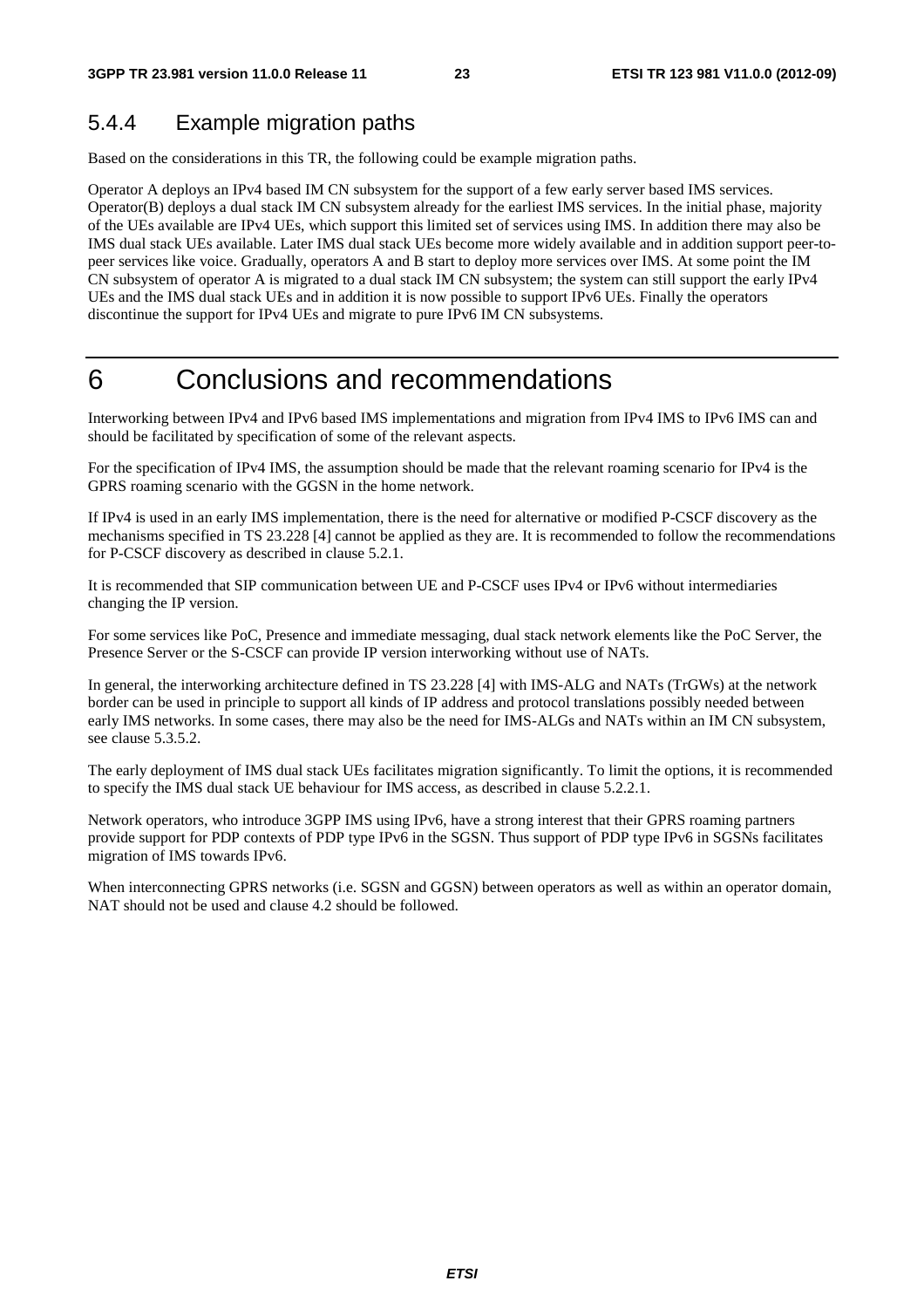# Annex A: Additional Information

This annex contains information that has been investigated during the development of the TR but has been considered not necessary for further development of the work (A.1) or the scenarios help better understand some end to end scenarios but not useful for further analysis within the feasibility study. But the information has been maintained as reference.

# A.1 GPRS deployment scenarios

This section contains GPRS deployment scenarios that are not considered as likely case for IPv4 based IMS deployment, as it is understood that use of GGSN in the home network may initially be operator"s preferred option for IM CN subsystem.

Deployment of an infrastructure with GGSN in the visited network has been possible from standards point of view with the early GPRS systems. But from the information available today, it has not been realised yet in the deployed systems. Considering also that there is a growth of functionality interacting with the GGSNs and that the implications of a GGSN in the VPLMN are quite large (operational, charging, feature availability, maintenance, roaming agreements etc.) it seems like the visited GGSN scenario becomes even more delayed/unlikely.

So, the motivation of upgrading to an IPv6 system seems to be a much more a near term goal then deployment of the GGSN in visited networks. Hence it seems safe to only consider the scenarios where an IPv4 based IMS system always have the GGSN at home.

The general architecture arises from this scenario would look like the following:

In this roaming access scenario, the visited network can be dual stack, supporting both IPv4 and IPv6, while the home network supports only the opposing version of IP. The UE may be IPv4 only or may be IMS dual stack UE.

Further elaboration of the scenarios are described in the following clauses.



#### **Figure A.1: IMS roaming access – dual stack visited network, IPv4 (or IPv6) home network**

Routeing of bearer path is for further study – bearer path may be:

- Routed to home network and from there onwards towards the destination network;
- Routed from the visited network directly towards the destination network.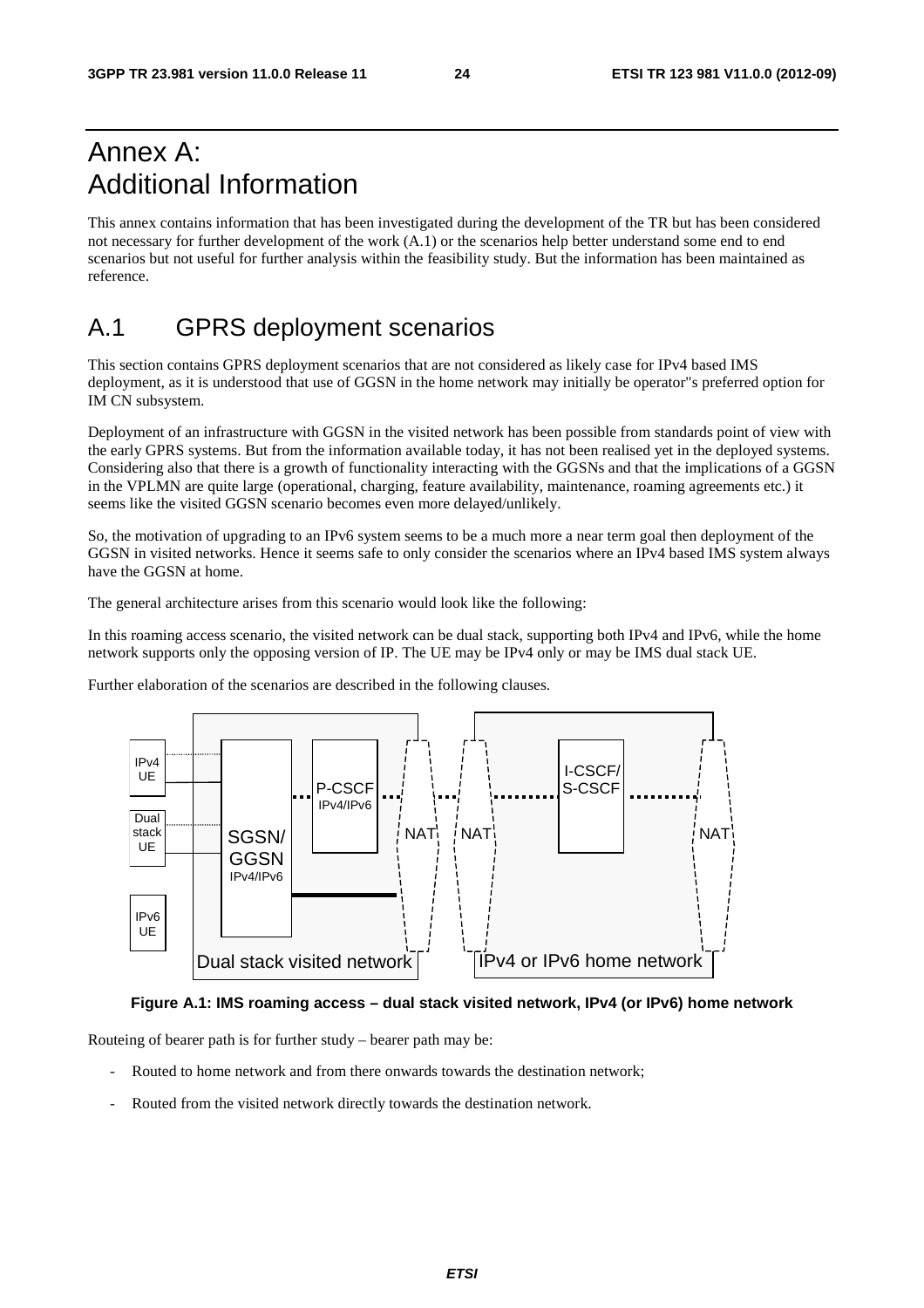# A.1.1 IMS roaming access – IPv4 visited network, IPv4 home network

The call leg is split between different IPv4 networks in a roaming scenario. The GGSN and P-CSCF are in the visited IPv4 network; the I-CSCF and S-CSCF are in the home IPv4 network. The UE in the IPv4 network may be IPv4 only or may be IMS dual stack UE. If either UE is IPv6 only then this scenario can not be supported.



**Figure A.1-1: IMS roaming access – IPv4 visited network, IPv4 home network** 

Issues described in clause A.1 with respect to routing of bearer path are applicable for this scenario as well.

This scenario is not further considered due to the assumption that GGSN at home is the most likely scenario.

### A.1.2 IMS roaming access - IPv4 visited network, IPv6 home network

The GGSN and P-CSCF are in the visited IPv4 network; the I-CSCF and S-CSCF are in the home IPv6 network. The UE must support IPv6 in order to interoperate with its Home Network and must support IPv4 in order to interoperate with the IPv4 Visited Network i.e. it is assumed to be IMS dual stack UE. If the UE is IPv6 only (or IPv4 only) then this scenario can not be supported.



**Figure A.1-2: IMS roaming access – IPv4 visited network, IPv6 home network** 

Issues described in clause A.1 with respect to routing of bearer path are applicable for this scenario as well.

This scenario assumes an IMS dual stack UE, which can access the visited IM CN subsystem with IPv4, but when at home it uses IPv6 to access the home IM CN subsystem.

This scenario is not further considered due to the assumption that GGSN at home is the most likely scenario.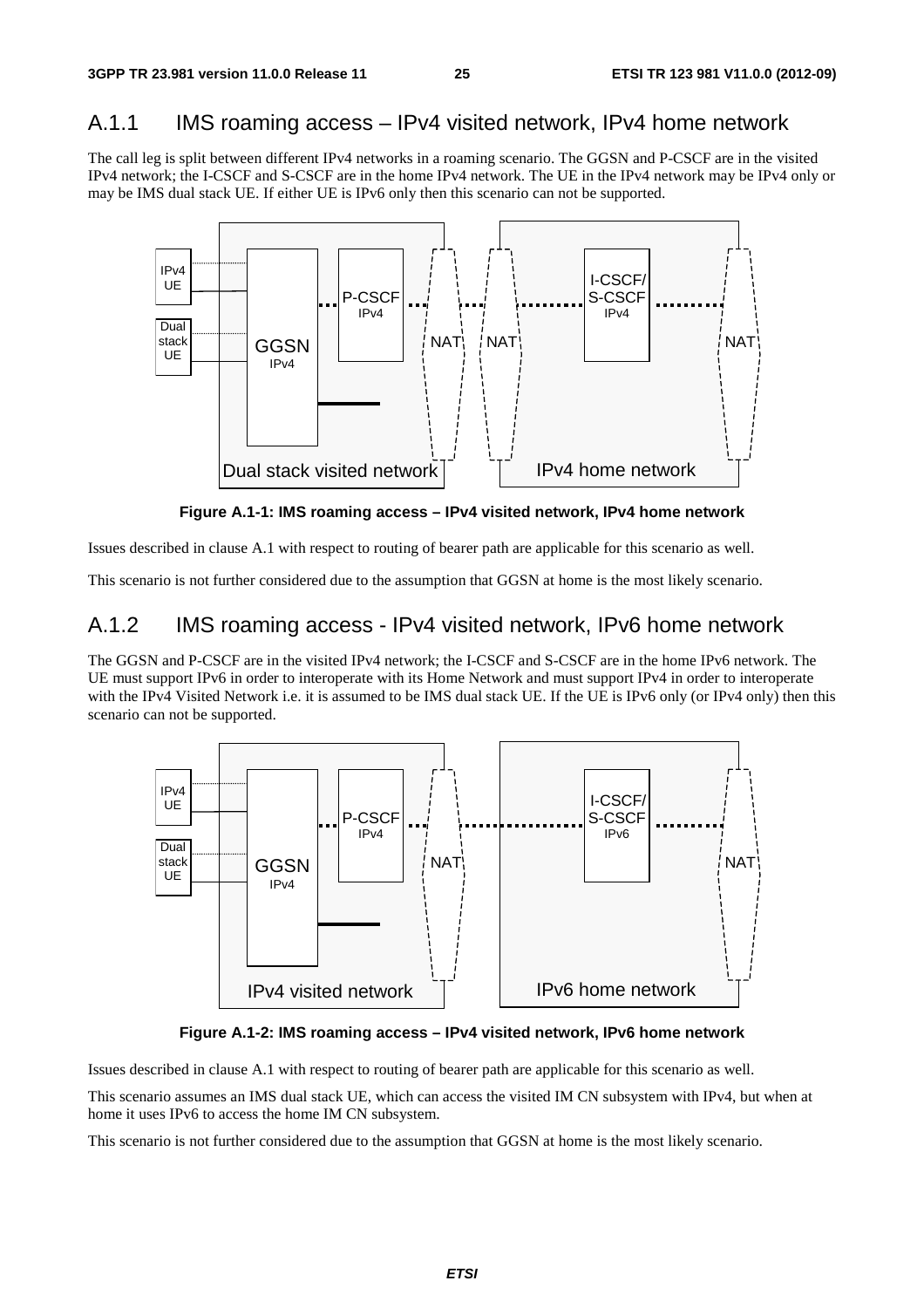# A.1.3 IMS roaming access - IPv6 visited network, IPv4 home network

The GGSN and P-CSCF are in the visited IPv6 network; the I-CSCF and the S-CSCF are in the home IPv4 network. The UE in the IPv6 network must support IPv4 in order to interoperate with its Home Network and must support IPv6 in order to interoperate with the visited network. If the UE is IPv6 only (or IPv4 only) then this scenario can not be supported.



**Figure A.1-3: IMS roaming access - IPv6 visited network, IPv4 home network** 

Issues described in clause A.1 with respect to routing of bearer path are applicable for this scenario as well.

This scenario assumes an IMS dual stack UE, which can access the visited IM CN subsystem with IPv6, but when at home it uses IPv4 to access the home IM CN subsystem.

This scenario is not further considered due to the assumption that GGSN at home is the most likely scenario.

# A.1.4 IMS roaming access - IPv4 visited network, dual stack home network

GGSN and P-CSCF are in the IPv4 visited network. The I-CSCF and S-CSCF are in the home network which supports dual stack. The UE may be IPv4 only or may be IMS dual stack UE. If the UE is IPv6 only then this scenario can not be supported.



**Figure A.1-4: IMS roaming access - IPv4 visited network, dual stack home network** 

Issues described in clause A.1 with respect to routing of bearer path are applicable for this scenario as well. This scenario is not further considered due to the assumption that GGSN at home is the most likely scenario.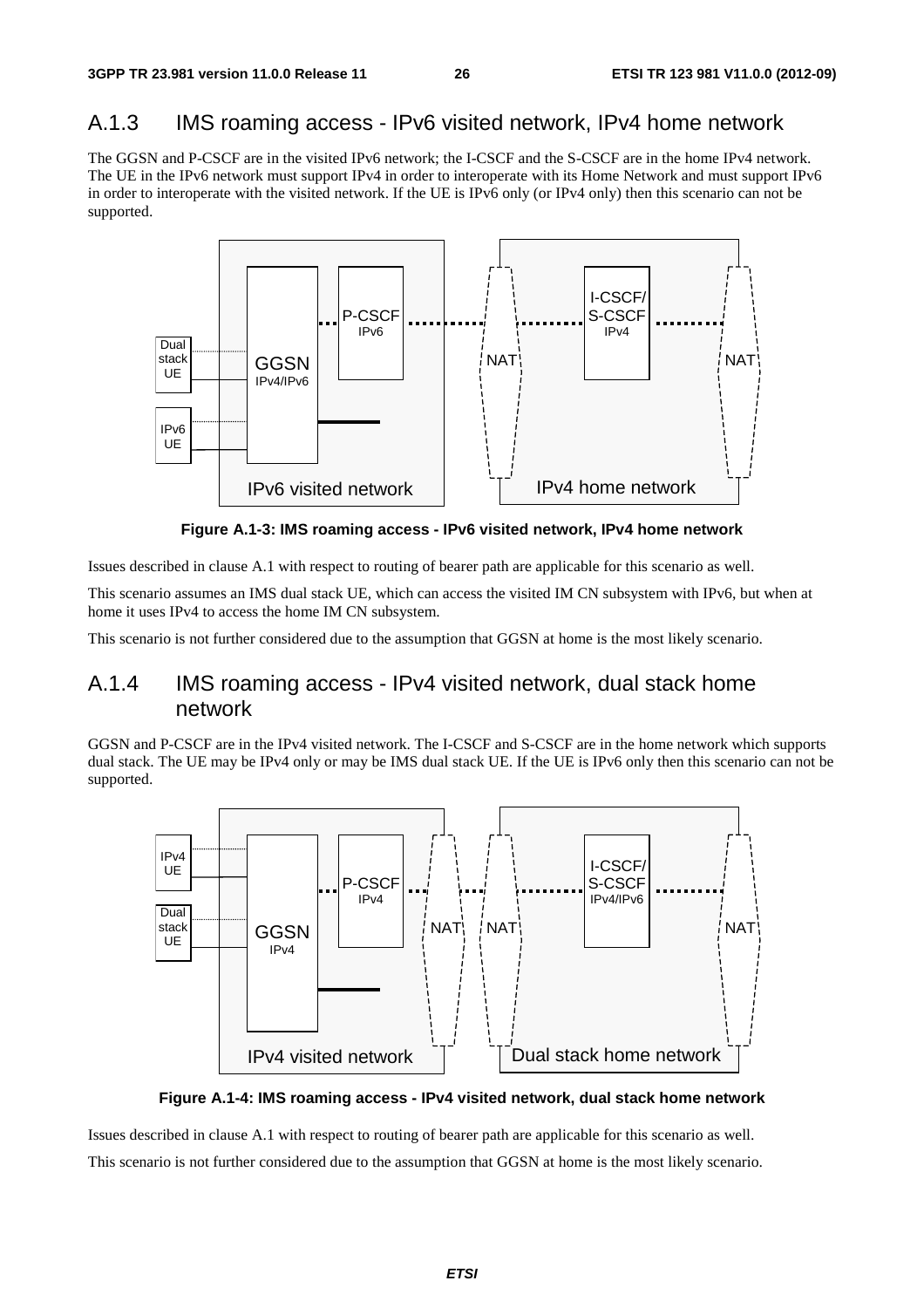# A.2 End to End scenarios

This clause describes some end to end scenarios for IP version interworking for IMS cases.

### A.2.1 Non-roaming - IPv4 IM CN subsystem with IPv6 IM CN subsystem

IPv4 IM CN subsystem and IPv6 IM CN subsystem are in different networks; each leg of the session is contained solely in an IPv4 or IPv6 network. Either network may originate or terminate sessions. The UE in the IPv4 network may be IPv4 only or may be IMS dual stack UE (if it is IPv6 only then this scenario can not be supported).





In this scenario:

- clause 5.2.2.1 and 5.2.2.2 apply to the UE accessing the IPv4 network;
- clause 5.2.2.1 may apply to the UE accessing the IPv6 network;
- clause 5.3.1.1 applies to the interconnection between the networks.

# A.2.2 Non-roaming - IPv4 IM CN subsystem with IPv4 IM CN subsystem

The two IPv4 IM CN subsystems are in different networks and hence may use overlapping private IPv4 address spaces. The UE in the IPv4 network may be IPv4 only or may be IMS dual stack UE. If either UE is IPv6 only then this scenario can not be supported.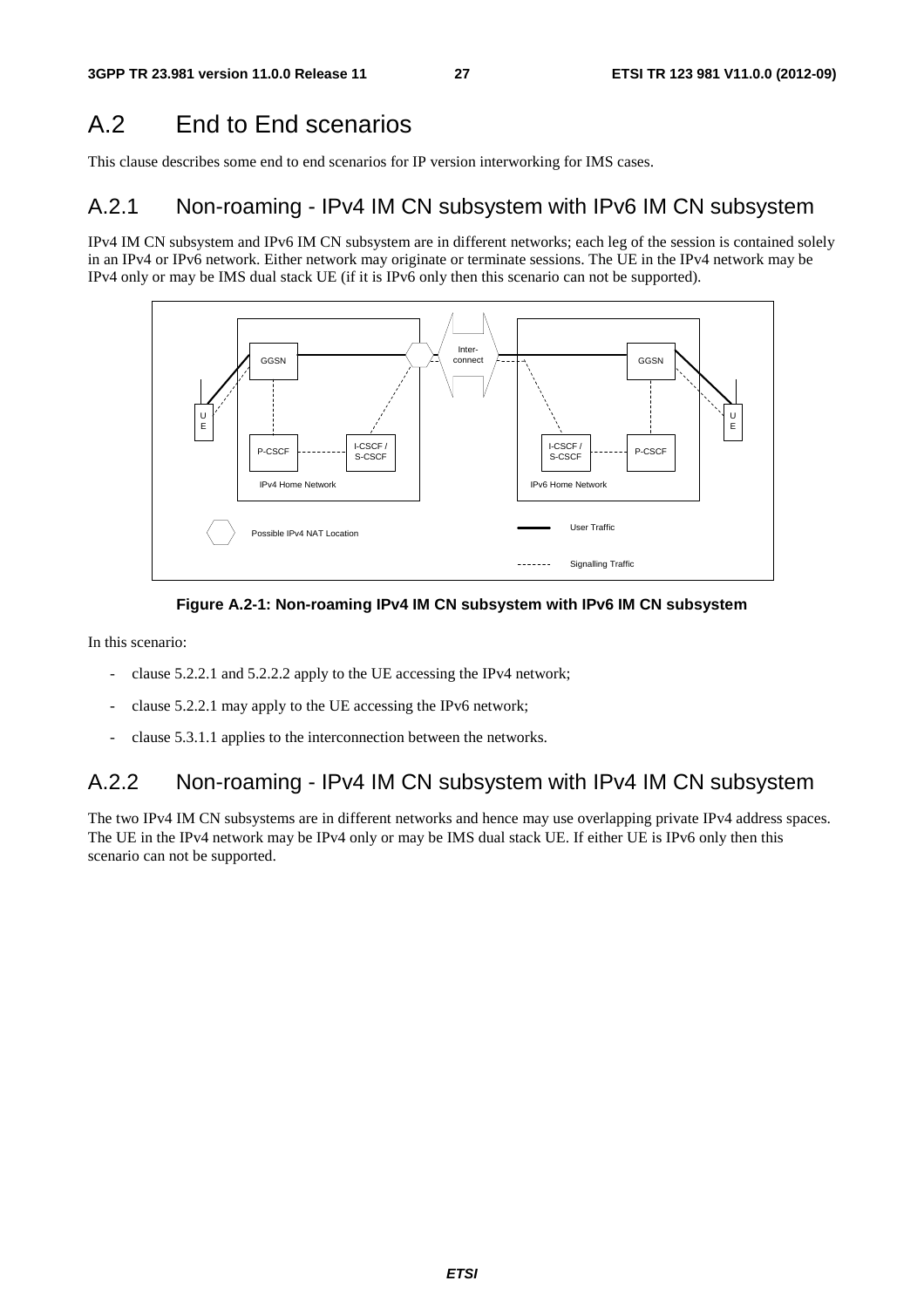

**Figure A.2-2: Non-roaming IPv4 IM CN subsystem with IPv4 IM CN subsystem** 

In this scenario clause 5.2.2.1 and 5.2.2.2 apply to the UEs accessing the IPv4 networks.

# A.2.3 Non-roaming IPv4 IM CN subsystem with dual stack IM CN subsystem

The two IM CN subsystems are in different networks. One IM CN subsystem is supporting IPv4 only whereas the second IM CN subsystem is supporting both IPv4 and IPv6. Either network may originate or terminate sessions. The dual stack IMS determines that it is in interacting with an IPv4 IMS and thus uses IPv4 at the network interconnection. The UE in the IPv4 network may be IPv4 only or may be IMS dual stack UE (if it is IPv6 only then this scenario can not be supported).



#### **Figure A.2-3: Non-roaming IPv4 IM CN subsystem with Dual Stack IM CN subsystem**

In this scenario clause 5.2.2.1 and 5.2.2.2 apply to the UE accessing the IPv4 network.

Clause 5.2.1 is applicable to the interconnection between networks, if IPv6 is used in the dual stack home network.

Even if the UE in the dual stack network is an IMS dual stack UE, the following needs to be considered:

- If the UE has registered with IPv4, then NAT may be needed at the network borders if private addressing is used in the IMS networks.
- If the UE has registered with IPv6, then the dual stack home network will use IPv6 for SIP communication towards the UE, even if it is part of a communication with an IPv4 network.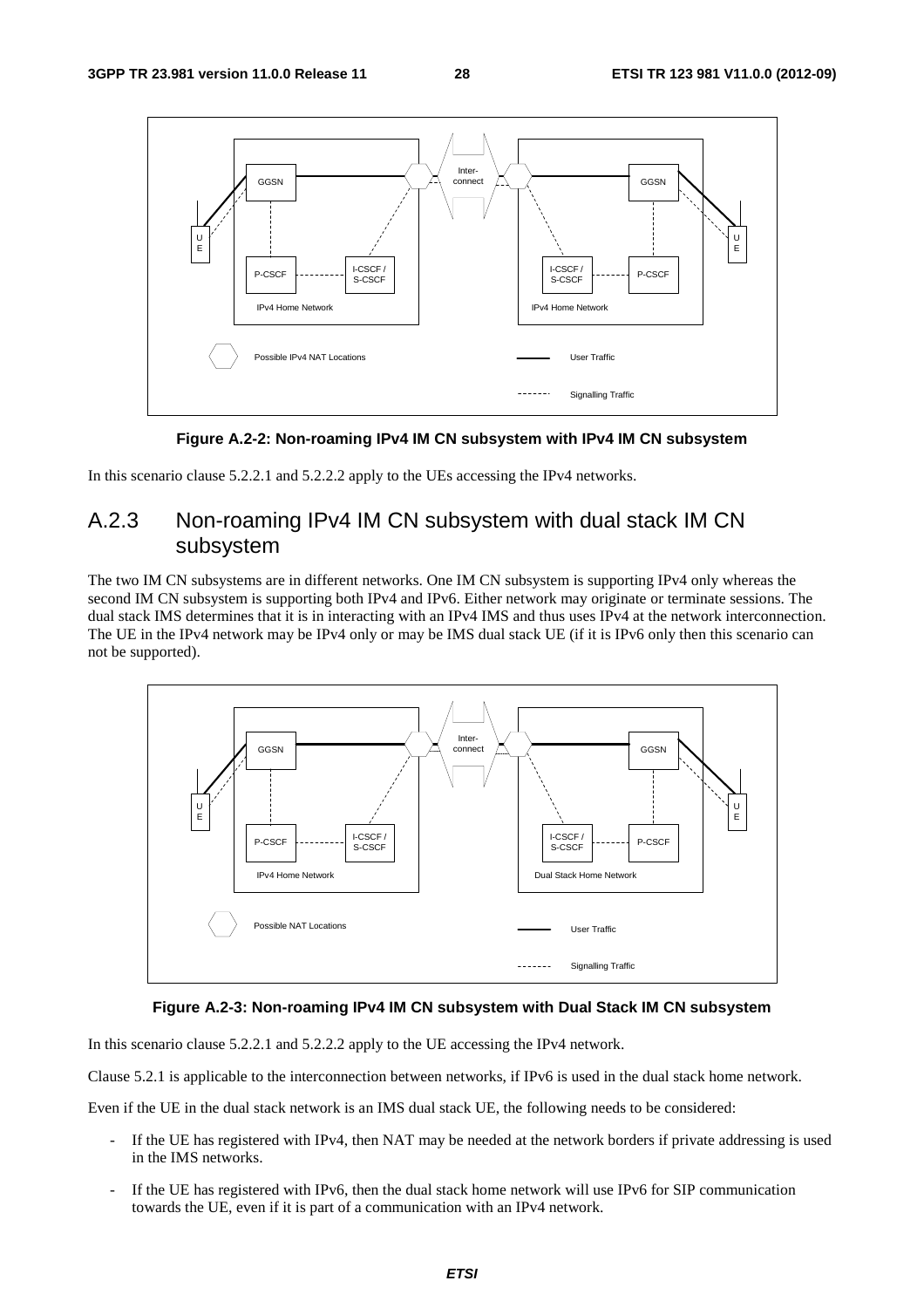### A.2.4 Non-roaming dual stack IM CN subsystem with dual stack IM CN subsystem

The two IM CN subsystems are in different networks. Both IM CN subsystems are dual stack. The UEs may be IPv4 only, IPv6 only, or may be IMS dual stack UEs.



**Figure A.2-4: Non-roaming Dual Stack IM CN subsystem with Dual Stack IM CN subsystem** 

### A.2.5 Non-roaming IPv6 IM CN subsystem with dual stack IM CN subsystem

The two IM CN subsystems are in different networks. One IM CN subsystem is supporting IPv6 only whereas the second IM CN subsystem is supporting both IPv4 and IPv6. Either network may originate or terminate sessions. The dual stack IMS determines that it is in interacting with an IPv6 IMS and thus uses IPv6 at the network interconnection. The UE in the IPv6 network may be IPv6 only or may be IMS dual stack UE (if it is IPv4 only then this scenario can not be supported).



**Figure A.2-5: Non-roaming IPv6 IM CN subsystem with Dual Stack IM CN subsystem**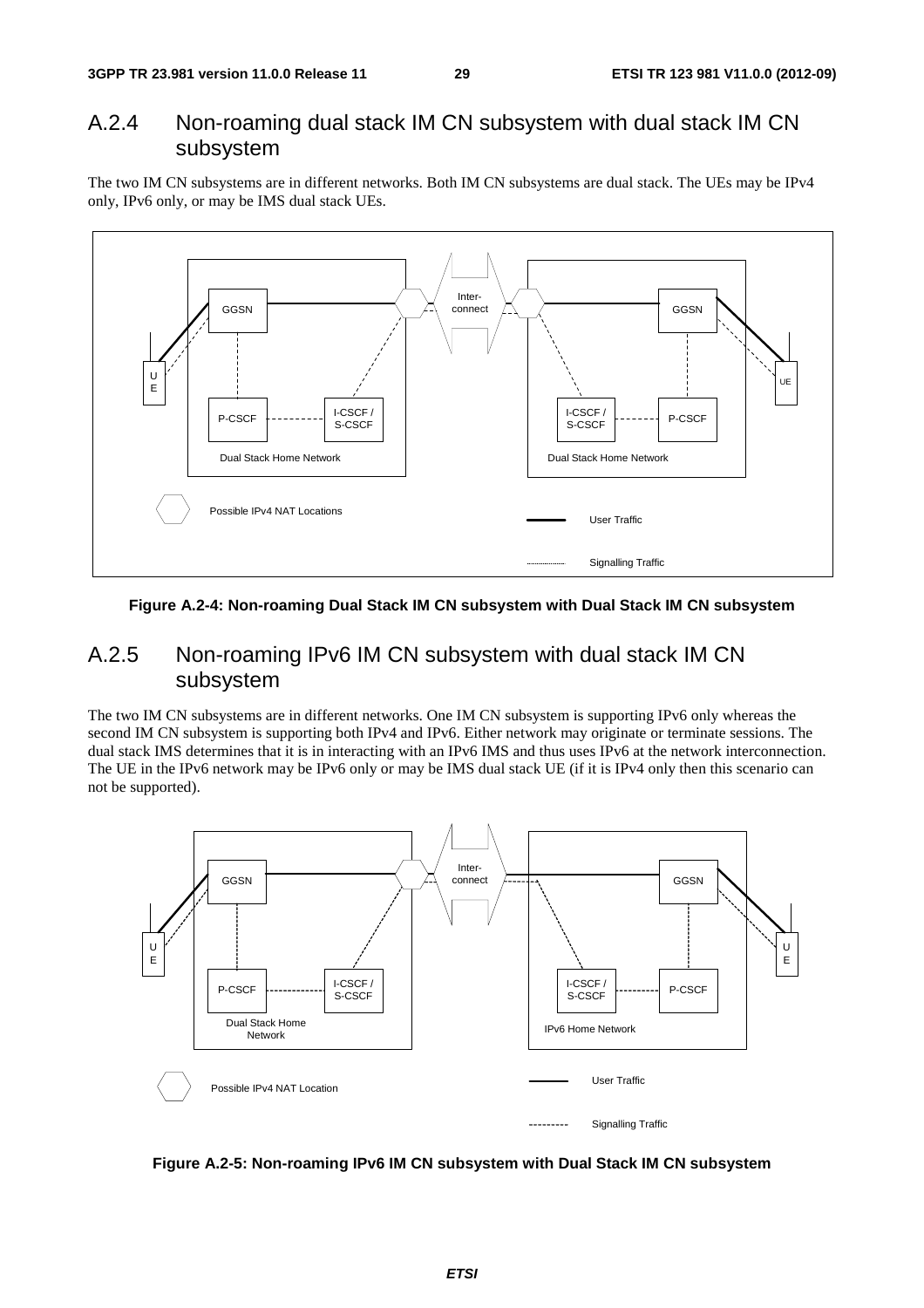If the UE in the dual stack network is an IMS dual stack UE, which has registered with IPv4, then the dual stack home network will use IPv4 for SIP communication towards the UE, even if even if it is part of a communication with an IPv6 network.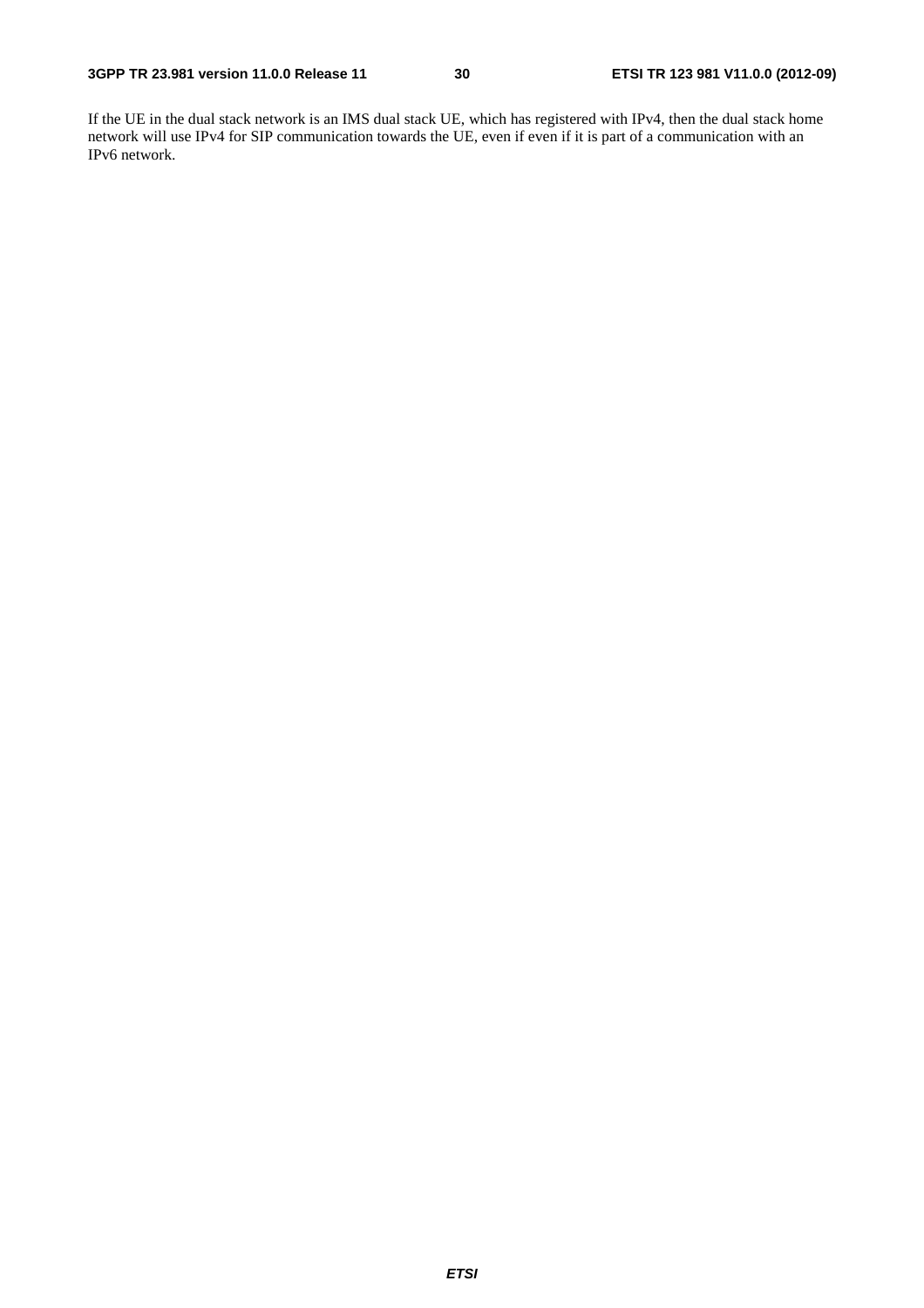# Annex B: Change history

| <b>Change history</b> |              |                 |           |            |     |                                                                                     |        |            |
|-----------------------|--------------|-----------------|-----------|------------|-----|-------------------------------------------------------------------------------------|--------|------------|
| <b>Date</b>           | TSG#         | <b>TSG Doc.</b> | <b>CR</b> | <b>Rev</b> | Cat | <b>Subject/Comment</b>                                                              | Old    | <b>New</b> |
| 2004-06               | SP-24        | SP-040337       |           |            |     | Raised to v.6.0.0 after approval at SA#24                                           | 2.0.0  | 6.0.0      |
| 2004-09               | SP-25        | SP-040530       | 0001      |            |     | IPv4 access to multimedia services and Mb reference point                           | 6.0.0  | 6.1.0      |
| 2004-09               | SP-25        | SP-040530       | 0003      |            |     | Corrections to scenario – IPv4 visited and IPv6 home                                | 6.0.0  | 6.1.0      |
| 2004-12               | SP-26        | SP-040761       | 0004      |            |     | Clarification to the Interworking support in dual stack IM CN<br>6.1.0<br>subsystem |        |            |
| 2005-03               | <b>SP-27</b> | SP-050115       | 0005      |            |     | P-CSCF discovery                                                                    | 6.2.0  | 6.3.0      |
| 2005-09               | SP-29        | SP-050476       | 0006      |            |     | P-CSCF address format when configured via DM<br>6.3.0                               |        | 6.4.0      |
| 2007-06               |              |                 |           |            |     | Update to Rel-7 version (MCC)<br>6.4.0                                              |        | 7.0.0      |
| 2008-12               | SP-42        |                 |           |            |     | Update to Rel-8 version (MCC)                                                       | 7.0.0  | 8.0.0      |
| 2009-12               | SP-46        |                 |           |            |     | Update to Rel-9 version (MCC)                                                       | 8.0.0  | 9.0.0      |
| 2011-03               | SP-51        |                 |           |            |     | Update to Rel-10 version (MCC)                                                      | 9.0.0  | 10.0.0     |
| 2012-09               |              |                 |           |            |     | Update to Rel-11 version (MCC)                                                      | 10.0.0 | 11.0.0     |
|                       |              |                 |           |            |     |                                                                                     |        |            |